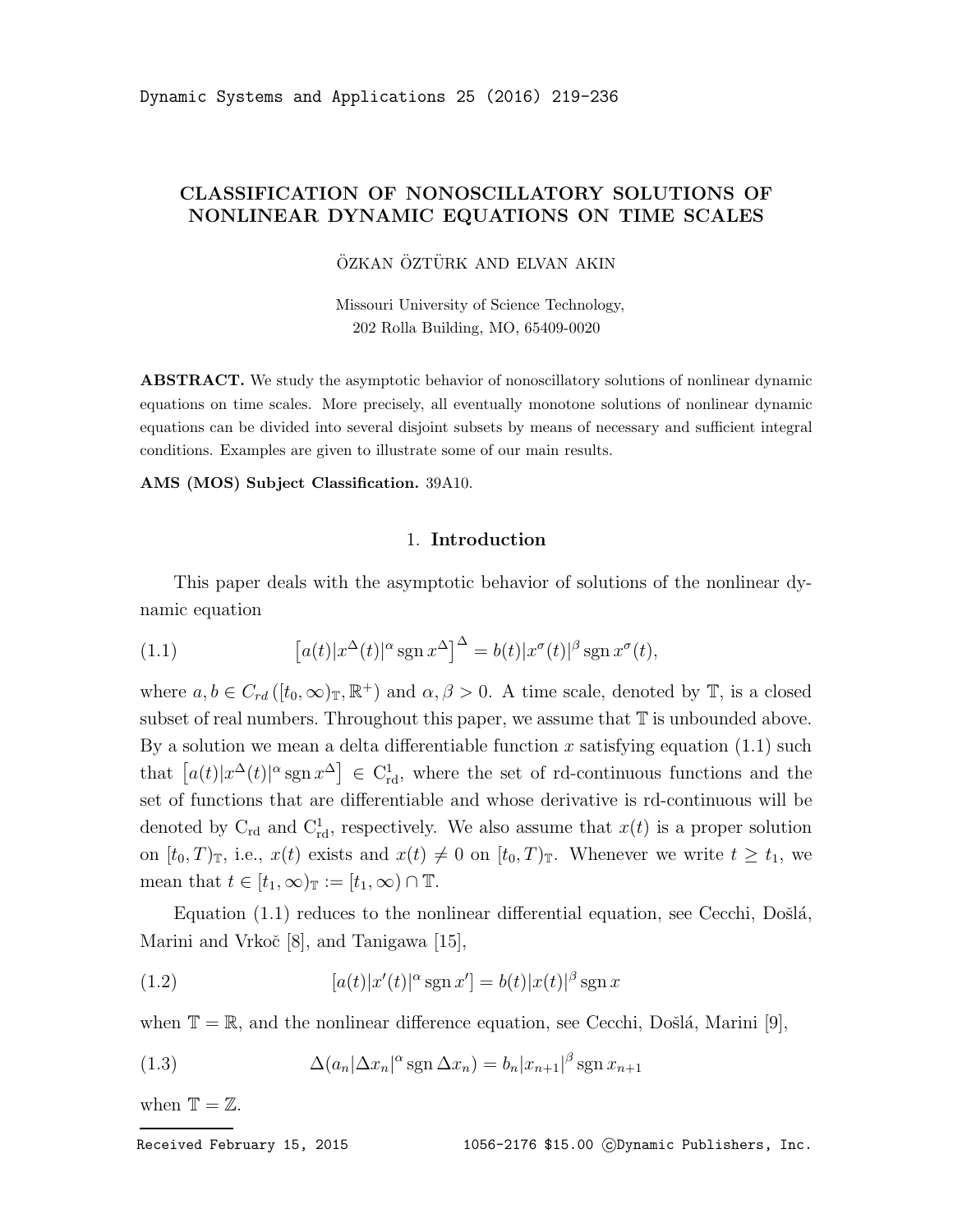### 220 Ö. ÖZTÜRK AND E. AKIN

Such dynamic equations are studied by Akın-Bohner in [1, 2, 3], by Erbe, Baoguo and Peterson in [12] and Akın-Bohner, Bohner, and Saker in [4]. Such studies are motivated by the dynamics of positive radial solutions of reaction-diffusion (flow through porous media, nonlinear elasticity) problems, see Diaz [11] and Grossinho and Omari [13]. Our results and methods extend those stated and used in the continuous case in  $[1]$  and  $[8]$ , and in the discrete case in  $[9, 10]$ , see also references therein.

Our goal is to investigate the asymptotic behavior of nonoscillatory solutions of (1.1) by certain types of integrals depending on a, b,  $\alpha$  and  $\beta$ . In Section 2, we classify eventually monotone solutions in two types, introduce the sub-classes that are obtained by using equation (1.1) and show the existence and non-existence of nonoscillatory solutions of  $(1.1)$ . In Section 3, we investigate the convergence and divergence of more general integrals and use those results in Section 4 to show the co-existence of solutions of (1.1) in these sub-classes when  $\alpha > \beta$ ,  $\alpha < \beta$  and  $\alpha = \beta$ . Finally, we construct examples to highlight some of our results in the last section.

An excellent introduction of time scales calculus can be found in [6] and [7] by Bohner and Peterson. Therefore, we only give the preliminary results that we use in our proofs.

**Theorem 1.1** ([6, Theorem 1.75]). If  $f \in C_{\text{rd}}$  and  $t \in \mathbb{T}^{\kappa}$ , then

$$
\int_t^{\sigma(t)} f(\tau) \Delta \tau = \mu(t) f(t).
$$

**Theorem 1.2** ([6, Theorem 1.77]). If  $a, b \in \mathbb{T}$  and  $f, g \in C_{rd}$ , then

$$
\int_a^b f(\sigma(t))g^{\Delta}(t) = (fg)(b) - (fg)(a) - \int_a^b f^{\Delta}(t)g(t)\Delta t;
$$

or

$$
\int_a^b f(t)g^{\Delta}(t) = (fg)(b) - (fg)(a) - \int_a^b f^{\Delta}(t)g(\sigma(t))\Delta t.
$$

**Theorem 1.3** ([6, Theorem 1.90]). Let  $f : \mathbb{R} \to \mathbb{R}$  be continuously differentiable and suppose  $q: \mathbb{T} \mapsto \mathbb{R}$  is delta differentiable. Then  $f \circ q: \mathbb{T} \mapsto \mathbb{R}$  is delta differentiable and the formula

$$
(f \circ g)^{\Delta}(t) = \left\{ \int_0^1 f'(g(t) + h\mu(t)g^{\Delta}(t)) \, dh \right\} g^{\Delta}(t)
$$

holds.

**Theorem 1.4.** [6, Theorem 1.98] Assume  $\nu : \mathbb{T} \longrightarrow \mathbb{R}$  is strictly increasing and  $\tilde{\mathbb{T}} = \nu(\mathbb{T})$  is a time scale. If  $f : \mathbb{T} \longrightarrow \mathbb{R}$  is an rd-continuous function and  $\nu$  is differentiable with rd-continuous derivative, then for  $a, b \in \mathbb{T}$ 

$$
\int_a^b f(t)\nu^{\Delta}(t)\Delta t = \int_{\nu(a)}^{\nu(b)} (f \circ \nu^{-1})(s)\tilde{\Delta}s.
$$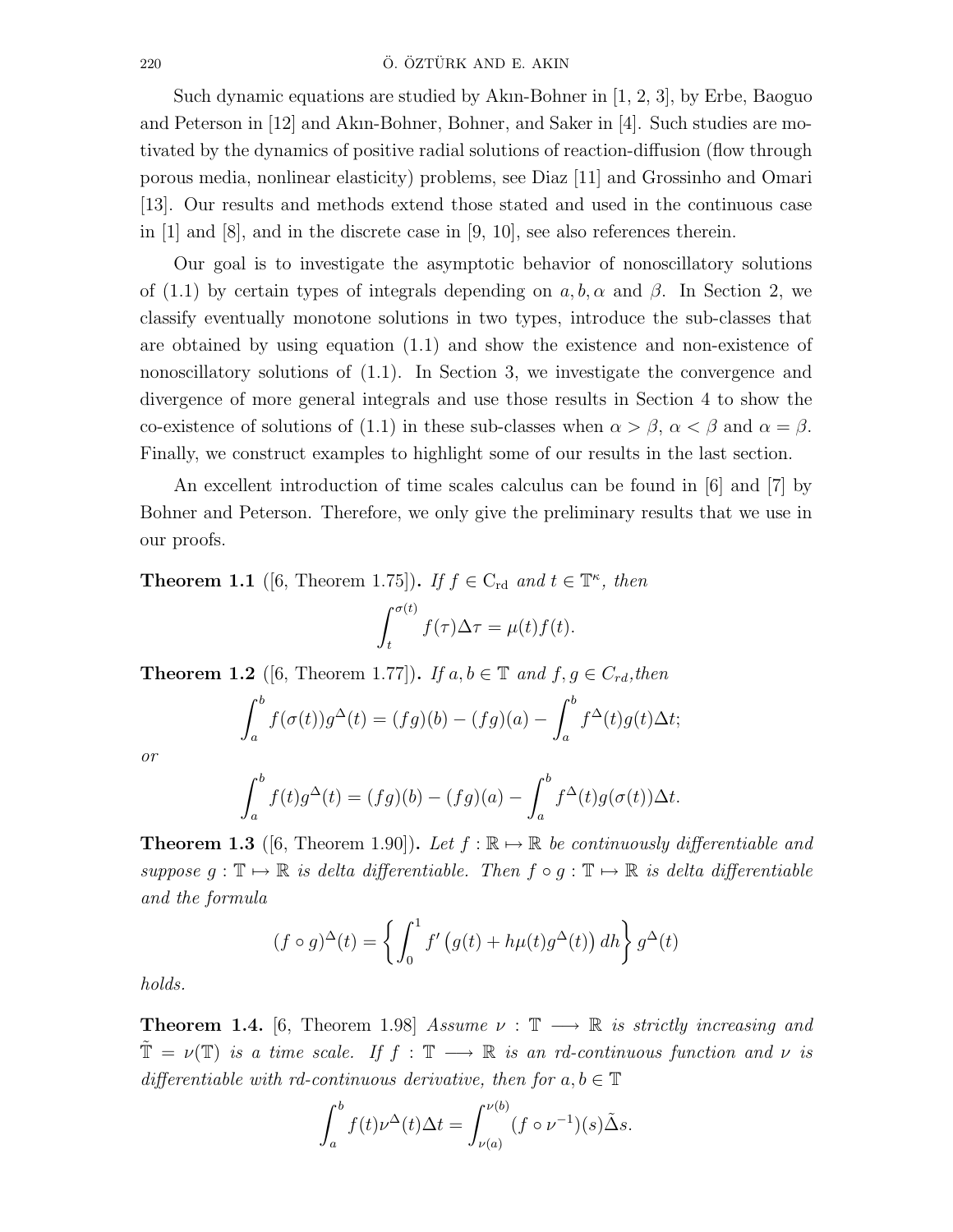**Theorem 1.5** (Integral Minkowski Inequality) [5, Theorem 2.1]). Let  $(X, \mathcal{M}, \mu_{\Delta})$  and  $(Y, \mathscr{L}, \nu_{\Delta})$  be time scale measure spaces and let u, v and f be nonnegative functions on X, Y, and  $X \times Y$ , respectively. If  $p \geq 1$ , then

(1.4) 
$$
\left[ \int_X \left( \int_Y f(x, y) v(y) d\nu_{\Delta}(y) \right)^p u(x) d\mu_{\Delta}(x) \right]^{\frac{1}{p}} \leq \int_Y \left( \int_X f^p(x, y) u(x) d\mu_{\Delta}(x) \right)^{\frac{1}{p}} v(y) d\nu_{\Delta}(y)
$$

holds provided all integrals in  $(1.4)$  exist. If  $0 < p < 1$  and

(1.5) 
$$
\int_{X} \left( \int_{Y} f v d\nu_{\Delta} \right)^{p} u d\mu_{\Delta} > 0, \quad \int_{Y} f v d\nu_{\Delta} > 0
$$

then  $(1.4)$  is reversed. If  $f < 0$  and  $(1.5)$  and

$$
\int_X f^p u d\mu_\Delta > 0
$$

hold, then (1.4) is reversed, as well.

**Theorem 1.6** (Hölder's Inequality) [5, Theorem 1.3]). For  $p \neq 1$ , define  $q = p/(p - 1)$ 1). Let  $(E, \mathscr{F}, \mu_{\Delta})$  be a time scale measure space. Assume w, f, g are nonnegative functions such that  $wf^p, wg^p, w(f + g)^p$  are  $\Delta - integral$  integrable on E. If  $p > 1$ , then

$$
(1.6)\quad \int_E w(t)f(t)g(t)d\mu_{\Delta}(t)\leq \left(\int_E w(t)f^p(t)d\mu_{\Delta}(t)\right)^{\frac{1}{p}}\left(\int_E w(t)g^q(t)d\mu_{\Delta}(t)\right)^{\frac{1}{q}}.
$$

If  $0 < p < 1$  and  $\int_E wg^q d\mu_{\Delta} > 0$ , or if  $p < 0$  and  $\int_E wf^p d\mu_{\Delta} > 0$ , then (1.6) is reversed.

We also use the algebraic inequality

(1.7) 
$$
(a+b)^p \le 2^p (a^p + b^p)
$$

for  $a \ge 0$ ,  $b \ge 0$  and  $p > 0$ , see [14].

It is shown by Akın-Bohner in [1] that any nontrivial solutions of equation (1) on  $[t_0, \infty)$ <sub>T</sub> is eventually monotone and belongs to one of the following classes:

$$
M^+ := \{x \text{ is a solution of } (1) : \exists t_1 \ge t_0 \quad \text{such that} \quad x(t)x^{\Delta}(t) > 0 \text{ for } t \ge t_1\},\
$$
  

$$
M^- := \{x \text{ is a solution of } (1) : x(t)x^{\Delta}(t) < 0 \text{ for } t \ge t_0\}.
$$

For equation (1.1),  $M^+$  can be empty when  $\mathbb{T} = \mathbb{R}$ , see [1]. However, it is not true when  $\mathbb{T} = \mathbb{Z}$ , see [9]. In addition,  $M^-$  can be empty when  $\mathbb{T} = \mathbb{R}$ , see [1], while this is an open problem in the case  $\mathbb{T} = \mathbb{Z}$ .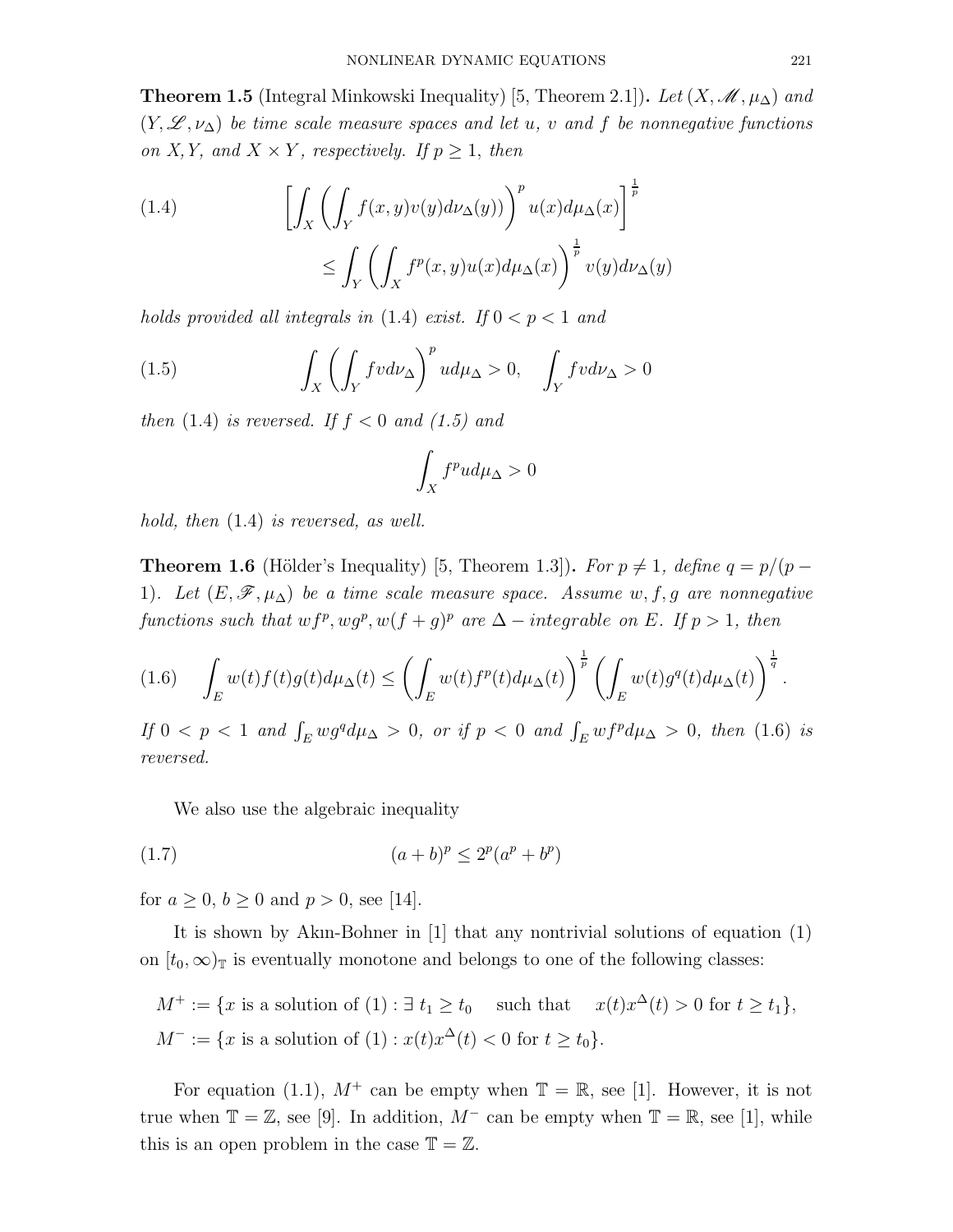In this paper, we study the solutions of  $(1.1)$  in  $M^+$  and  $M^-$  described by the following integrals:

$$
J_1 = \lim_{T \to \infty} \int_{t_0}^T \left(\frac{1}{a(t)}\right)^{\frac{1}{\alpha}} \left(\int_{t_0}^t b(s) \Delta s\right)^{\frac{1}{\alpha}} \Delta t,
$$
  
\n
$$
K_1 = \lim_{T \to \infty} \int_{t_0}^T b(t) \left(\int_{t_0}^t \left(\frac{1}{a(s)}\right)^{\frac{1}{\alpha}} \Delta s\right)^{\beta} \Delta t,
$$
  
\n
$$
J_2 = \lim_{T \to \infty} \int_{t_0}^T \left(\frac{1}{a(t)}\right)^{\frac{1}{\alpha}} \left(\int_{\sigma(t)}^T b(s) \Delta s\right)^{\frac{1}{\alpha}} \Delta t,
$$
  
\n
$$
K_2 = \lim_{T \to \infty} \int_{t_0}^T b(t) \left(\int_{\sigma(t)}^T \left(\frac{1}{a(s)}\right)^{\frac{1}{\alpha}} \Delta s\right)^{\beta} \Delta t,
$$
  
\n
$$
J_3 = \lim_{T \to \infty} \int_{t_0}^T \left(\frac{1}{a(t)}\right)^{\frac{1}{\alpha}} \Delta t,
$$
  
\n
$$
K_3 = \lim_{T \to \infty} \int_{t_0}^T b(t) \Delta t.
$$

We now present the convergence and divergence relationships between above integrals. One can prove the followings similar to [2, Lemma 2.1].

**Lemma 1.7.** For the integrals  $J_1, K_1, J_2, K_2, J_3$  and  $K_3$ , we have the following relationships:

(a) If  $J_1 < \infty$ , then  $J_3 < \infty$ . (b) If  $K_1 < \infty$ , then  $K_3 < \infty$ . (c) If  $J_1 = \infty$ , then  $J_3 = \infty$  or  $K_3 = \infty$ . (d) If  $K_1 = \infty$ , then  $J_3 = \infty$  or  $K_3 = \infty$ . (e)  $J_1 < \infty$  and  $K_1 < \infty$  if and only if  $J_3 < \infty$  and  $K_3 < \infty$ , (f) If  $J_2 < \infty$ , then  $K_3 < \infty$ . (g) If  $K_2 < \infty$ , then  $J_3 < \infty$ . (h) If  $J_2 = \infty$ , then  $J_3 = \infty$  or  $K_3 = \infty$ . (i) If  $K_2 = \infty$ , then  $J_3 = \infty$  or  $K_3 = \infty$ . (j)  $J_2 < \infty$  and  $K_2 < \infty$  if and only if  $J_3 < \infty$  and  $K_3 < \infty$ .

## 2. Classification of Nonoscillatory Solutions of (1.1)

In this section, we obtain the existence and non-existence of solutions of (1.1) in  $M^+$  and  $M^-$  depending on  $J_1, K_1$ , and  $J_2, K_2$ , respectively.

For the convenience, we denote

(2.1) 
$$
x^{[1]} = a(t)|x^{\Delta}|^{\alpha} \operatorname{sgn} x^{\Delta},
$$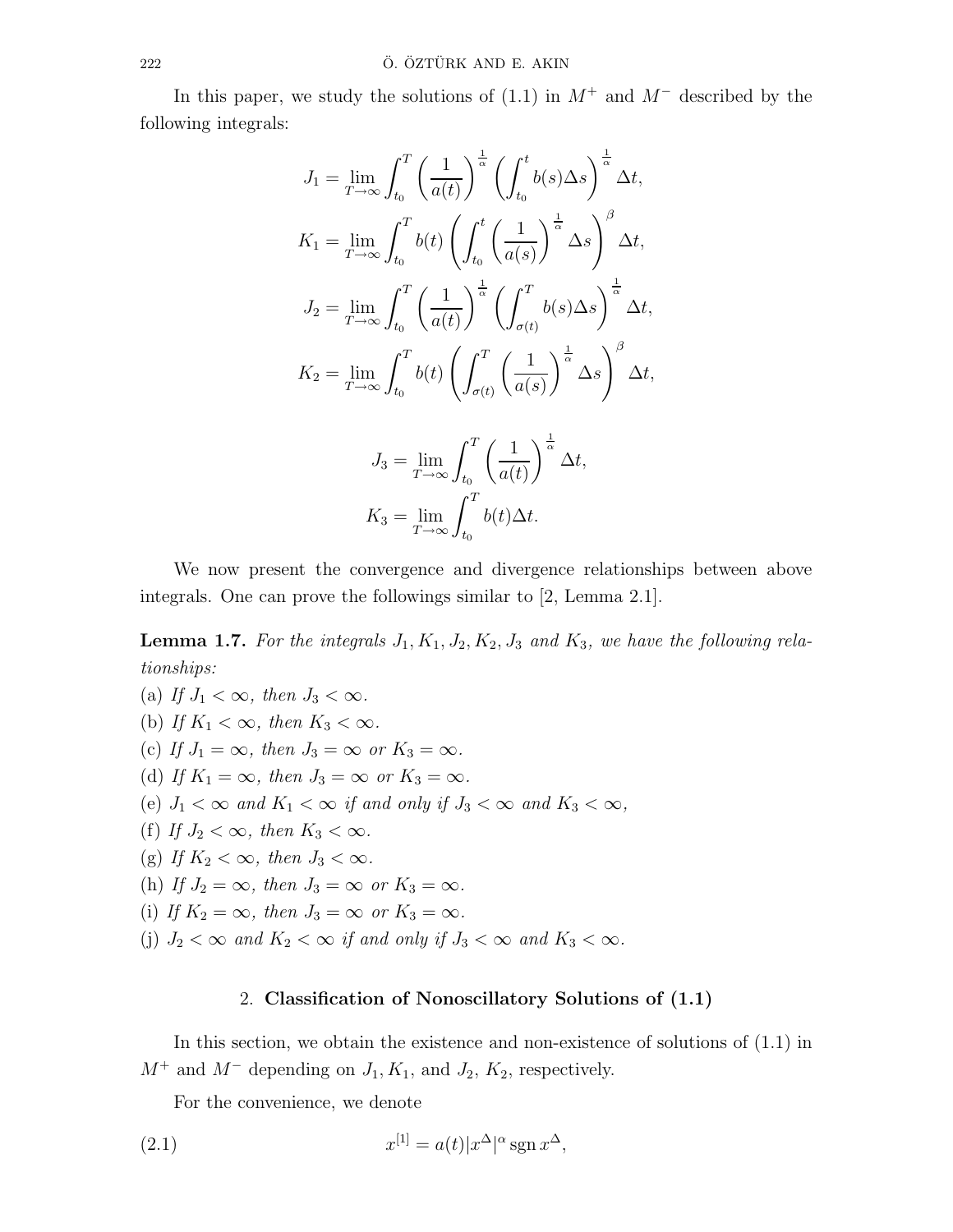so-called the quasi-derivative of x. Let  $x(t)$  be a proper solution of (1) in  $M^+$  on  $[t_0, \infty)_\mathbb{T}$ , and without loss of generality assume that  $x(t) > 0$  for  $[t_0, \infty)_\mathbb{T}$ . By equation (1.1) we have that  $x^{[1]}(t)$  is increasing for  $t \ge t_0$ . Then either there exists  $t_1 \ge t_0$  such that  $x^{[1]}(t) > 0$ ,  $t \ge t_1$  or  $x^{[1]}(t) < 0$ ,  $t \ge t_0$ . If  $x^{[1]}(t) > 0$ ,  $t \ge t_1$ , then  $x^{\Delta}(t) > 0$ for  $t \geq t_1$  and  $x^{[1]}(t)$  tends to a positive constant or infinity as  $t \to \infty$ . Clearly, x has a positive limit or infinite limit. Similarly, if  $x^{[1]}(t) < 0, t \ge t_0$ , then  $x^{\Delta}(t) < 0$  for  $t \geq t_0$  and so  $x^{[1]}(t)$  tends to a non-positive constant as  $t \to \infty$  while  $x(t)$  goes to a non-negative constant  $t \to \infty$ .

So in the light of this information, we can have the following lemmas:

**Lemma 2.1.** For positive real numbers c and d,  $M^+$  can be a divided into the following sub-classes according to the asymptotic behavior of solution x of  $(1.1)$  and  $x^{[1]}$ :

$$
M_{B,B}^{+} = \left\{ x \in M^{+} : \lim_{t \to \infty} |x(t)| = c, \lim_{t \to \infty} |x^{[1]}(t)| = d \right\},
$$
  

$$
M_{\infty,B}^{+} = \left\{ x \in M^{+} : \lim_{t \to \infty} |x(t)| = \infty, \lim_{t \to \infty} |x^{[1]}(t)| = d \right\},
$$
  

$$
M_{B,\infty}^{+} = \left\{ x \in M^{+} : \lim_{t \to \infty} |x(t)| = c, \lim_{t \to \infty} |x^{[1]}(t)| = \infty \right\},
$$
  

$$
M_{\infty,\infty}^{+} = \left\{ x \in M^{+} : \lim_{t \to \infty} |x(t)| = \infty, \lim_{t \to \infty} |x^{[1]}(t)| = \infty \right\}.
$$

**Lemma 2.2.** For positive real numbers c and d,  $M^-$  can be divided into the following sub-classes according to the asymptotic behavior of solution x of  $(1.1)$  and  $x^{[1]}$ :

$$
M_{B,B}^- = \left\{ x \in M^- : \lim_{t \to \infty} |x(t)| = c, \lim_{t \to \infty} |x^{[1]}(t)| = d \right\},\,
$$
  
\n
$$
M_{B,0}^- = \left\{ x \in M^- : \lim_{t \to \infty} |x(t)| = c, \lim_{t \to \infty} |x^{[1]}(t)| = 0 \right\},\,
$$
  
\n
$$
M_{0,B}^- = \left\{ x \in M^- : \lim_{t \to \infty} |x(t)| = 0, \lim_{t \to \infty} |x^{[1]}(t)| = d \right\},\,
$$
  
\n
$$
M_{0,0}^- = \left\{ x \in M^+ : \lim_{t \to \infty} |x(t)| = 0, \lim_{t \to \infty} |x^{[1]}(t)| = 0 \right\}.
$$

In the literature, any eventually nontrivial solution  $x \in M^+$  is called *regularly* (weakly) increasing if at least one of  $\lim_{t\to\infty} |x(t)|$ ,  $\lim_{t\to\infty} |x^{[1]}(t)|$  exists finitely. Otherwise, it is called a *strongly increasing* solution. Similarly, a solution in  $M_{0,B}^-$  is called regularly (weakly) decaying while a solution in  $M_{0,0}^-$  is called strongly decaying.

The following theorem gives us the existence of proper solutions of (1.1) in subclasses of  $M^+$  based on the integrals  $J_1$  and  $K_1$ .

**Theorem 2.3.** For solutions of  $(1.1)$  in  $M^+$ , we have the followings: (a)  $J_1 < \infty$  and  $K_1 < \infty$  if and only if  $M_{B,B}^+ \neq \emptyset$ . (b)  $J_1 < \infty$  and  $K_1 = \infty$  if and only if  $M_{B,\infty}^+ \neq \emptyset$ . (c) If  $M_{\infty,B}^+\neq\emptyset$ , then  $J_1=\infty$  and  $K_1<\infty$ . (d) If  $J_1 = K_1 = \infty$ , then every solution in  $M^+$  belongs to  $M^+_{\infty,\infty}$ .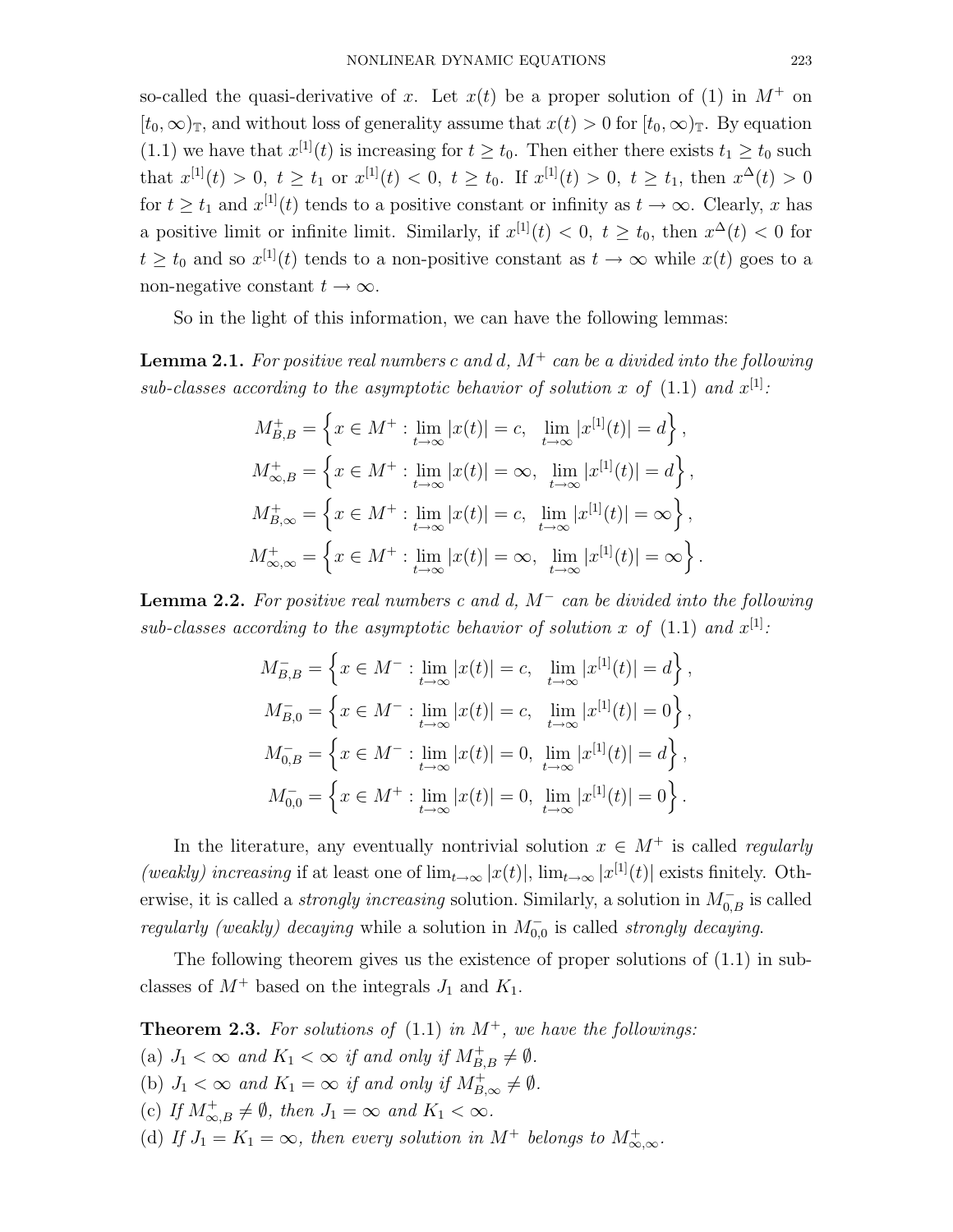*Proof.* (a) Suppose that there exists a solution of (1.1) in  $M_{B,B}^+$ . Without loss of generality we assume that  $x(t) > 0$  for  $t \ge t_1$ . Then  $x^{[1]}(t)$  is increasing for  $t \ge t_1$ . By [2, Theorem 3.1], if x has a finite limit, then  $J_1 < \infty$ . So it is enough to prove that  $K_1 < \infty$ . Since  $x^{[1]}(t)$  is increasing for  $t \geq t_1$ ,  $x^{[1]}(t) \geq M$ , where  $x^{[1]}(t_1) = M \in \mathbb{R}^+$ . This implies that

$$
x^{\Delta}(t) \ge M^{\frac{1}{\alpha}} \left(\frac{1}{a(t)}\right)^{\frac{1}{\alpha}}, \quad t \ge t_1.
$$

Integrating the last inequality from  $t_1$  to t yields

$$
x(t) > M^{\frac{1}{\alpha}} \int_{t_1}^t \left(\frac{1}{a(s)}\right)^{\frac{1}{\alpha}} \Delta s, \quad t \ge t_1
$$

or

(2.2) 
$$
x^{\sigma}(t) > M^{\frac{1}{\alpha}} \int_{t_1}^t \left(\frac{1}{a(s)}\right)^{\frac{1}{\alpha}} \Delta s, \quad t \ge t_1
$$

by the monotonicity of x. Taking the  $\beta^{th}$  power of both sides of (2.2) and multiplying the resulting by b yield

$$
(x^{\sigma}(t))^{\beta} b(t) > M^{\frac{\beta}{\alpha}}b(t) \left[ \int_{t_1}^t \left( \frac{1}{a(s)} \right)^{\frac{1}{\alpha}} \Delta s \right]^{\beta}, \quad t \geq t_1.
$$

From  $(1.1)$  we get

$$
\left[x^{[1]}(t)\right]^\Delta > M^{\frac{\beta}{\alpha}}b(t)\left[\int_{t_1}^t \left(\frac{1}{a(s)}\right)^{\frac{1}{\alpha}}\Delta s\right]^\beta, \quad t \ge t_1.
$$

Finally, integrating the last inequality from  $t_1$  to t yields

(2.3) 
$$
x^{[1]}(t) > M^{\frac{\beta}{\alpha}} \int_{t_1}^t b(s) \left[ \int_{t_1}^s \left( \frac{1}{a(\tau)} \right)^{\frac{1}{\alpha}} \Delta \tau \right]^{\beta} \Delta s, \quad t \ge t_1.
$$

Since  $x^{[1]}$  has a finite limit,  $K_1 < \infty$  from the above inequality.

Conversely, suppose that  $J_1 < \infty$  and  $K_1 < \infty$ . Without loss of generality assume that  $x(t) > 0$  for  $t \ge t_1$ . By [2, Theorem 3.1], there exists a solution x of (1.1) such that  $\lim_{t\to\infty} x(t) = c$ , where  $0 < c < \infty$ . So it is enough to show that  $x^{[1]}(t)$  converges to a finite number as  $t \to \infty$ . Since  $x(t)$  has a finite limit, there exists  $t_2 \geq t_1$  such that  $x^{\sigma}(t) < c$  for  $t \geq t_2$ . Integrating equation (1.1) from  $t_2$  to t gives

$$
(2.4) \t x^{[1]}(t) = x^{[1]}(t_2) + \int_{t_2}^t b(s) (x^{\sigma}(s))^{\beta} \Delta s < x^{[1]}(t_2) + c^{\beta} \int_{t_2}^t b(s) \Delta s.
$$

By Lemma 1.7(b),  $K_3 < \infty$ . Therefore, taking the limit of both sides of (2.4) as  $t \to \infty$  proves the assertion.

(b) Suppose that there exists a solution x of (1.1) in  $M^+_{B,\infty}$ . It is enough to show that  $K_1 = \infty$  since we show in Theorem 2.3(a) that if there exists a bounded solution of (1.1), then  $J_1 < \infty$ . By Lemma 1.1(b), it is enough to show that  $K_3 = \infty$ . Without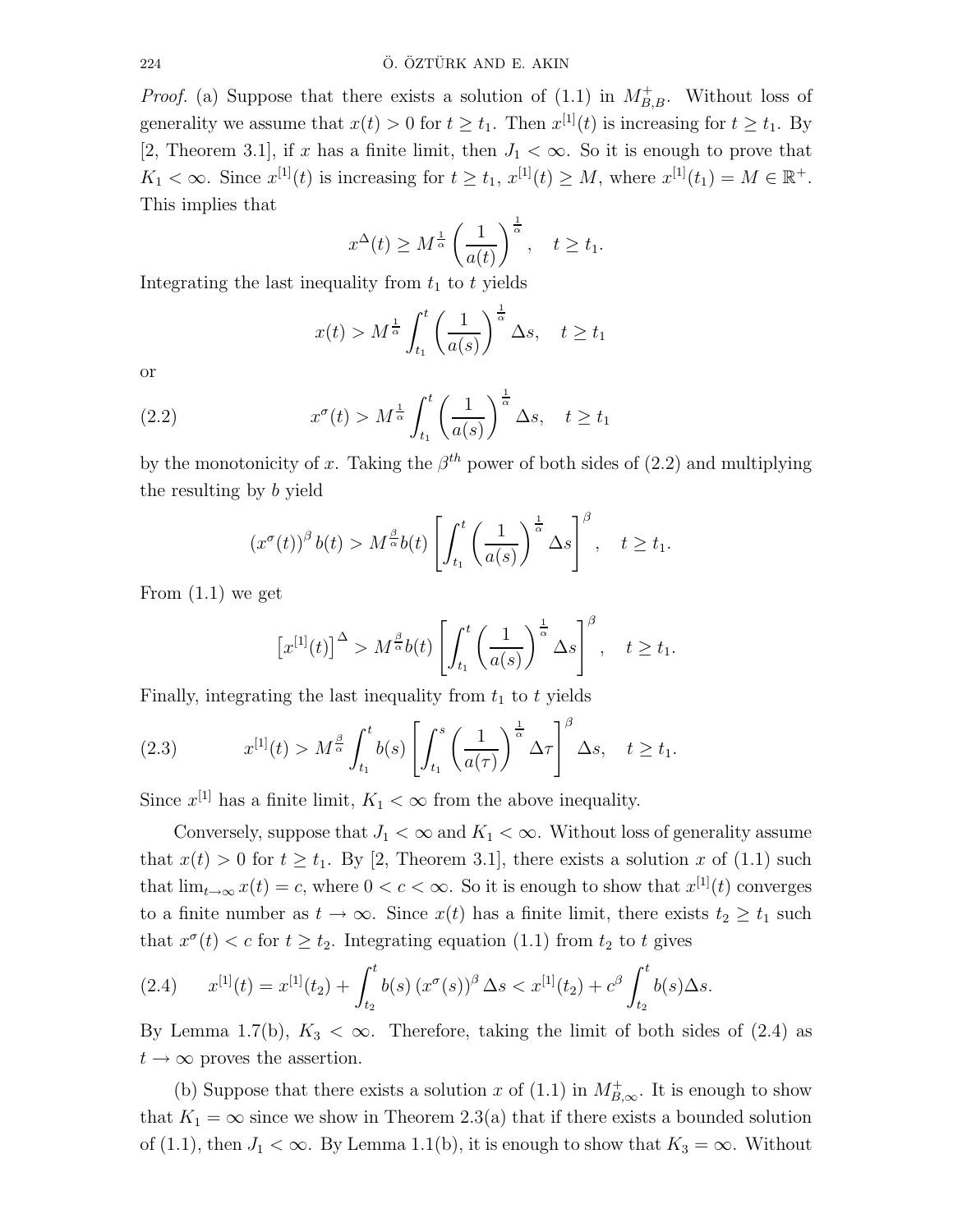loss of generality, we assume that  $x(t) > 0$  for  $t \geq t_1$ . Integrating equation (1) from  $t_1$  to t yields

$$
x^{[1]}(t) = x^{[1]}(t_1) + \int_{t_1}^t b(s) (x^{\sigma}(s))^{\beta} \Delta s \leq x^{[1]}(t_1) + (x^{\sigma}(t))^{\beta} \int_{t_1}^t b(s) \Delta s, \quad t \geq t_1.
$$

Taking the limit of both sides of the inequality above as  $t \to \infty$  gives us that  $K_3 = \infty$ .

Conversely, suppose that  $J_1 < \infty$  and  $K_1 = \infty$ . By Theorem 2.3(a), we have the existence of a bounded solution x of  $(1.1)$  in  $M^+$ . By the estimate  $(2.3)$  and the divergence of  $K_1$ , we obtain that  $x^{[1]}$  has an infinite limit. So this completes the proof.

(c) Suppose that there exists a solution of  $(1.1)$  in  $M_{\infty,B}^+$ . By [2, Corollary 3.1],  $J_1 = \infty$ . So it suffices to prove that  $K_1 < \infty$ . The proof is very similar to the proof of Theorem 2.3(a). So from estimate (2.3) and since  $x^{[1]}$  has a finite limit, we obtain that  $K_1 < \infty$ .

(d) It follows from Theorem 2.3 (a).

In the following corollary, we obtain the necessary conditions for the non-existence of solutions in sub-classes of  $M^+$  based on the integrals  $J_1$  and  $K_1$  and the proof follows from Theorem 2.3.

**Corollary 2.4.** For solutions of  $(1.1)$  in  $M^+$ , we have the followings: (a) If  $J_1 = \infty$  or  $K_1 = \infty$ , then  $M_{B,B}^+ = \emptyset$ . (b) If  $J_1 = \infty$  or  $K_1 < \infty$ , then  $M_{B,\infty}^+ = \emptyset$ . (c) If  $J_1 < \infty$  or  $K_1 = \infty$ , then  $M_{\infty,B}^+ = \emptyset$ .

We finish this section by showing the existence and non-existence of solutions of equation (1.1) in sub-classes of  $M^-$ . In order to do that we define the following integral

$$
I = \lim_{T \to \infty} \int_{t_0}^{T} \left(\frac{1}{a(t)}\right)^{\frac{1}{\alpha}} \left(\int_{t}^{T} b(s) \Delta s\right)^{\frac{1}{\alpha}} \Delta t.
$$

The proofs of (b) and (d) below can be found in [3, Theorem 2.1, Theorem 2.3] and [3, Theorem 2.4], respectively. So we only prove parts (a) and (c). We use Schauder-Tychonoff fixed point theorem in order to show some of the existence of solutions in  $M^-$ .

**Theorem 2.5.** For solutions of  $(1.1)$  in  $M^-$ , we have the followings:

- (a)  $M_{B,B}^- \neq \emptyset$  if and only if  $I < \infty$  and  $K_2 < \infty$ .
- (b)  $M_{0,B}^- \neq \emptyset$  if and only if  $K_2 < \infty$ .
- (c) If  $I < \infty$  and  $K_2 = \infty$ , then  $M_{B,0}^- \neq \emptyset$
- (d) If  $J_2 = K_2 = \infty$ , then every solution in M<sup>-</sup> belongs to  $M_{0,0}^-$ .

 $\Box$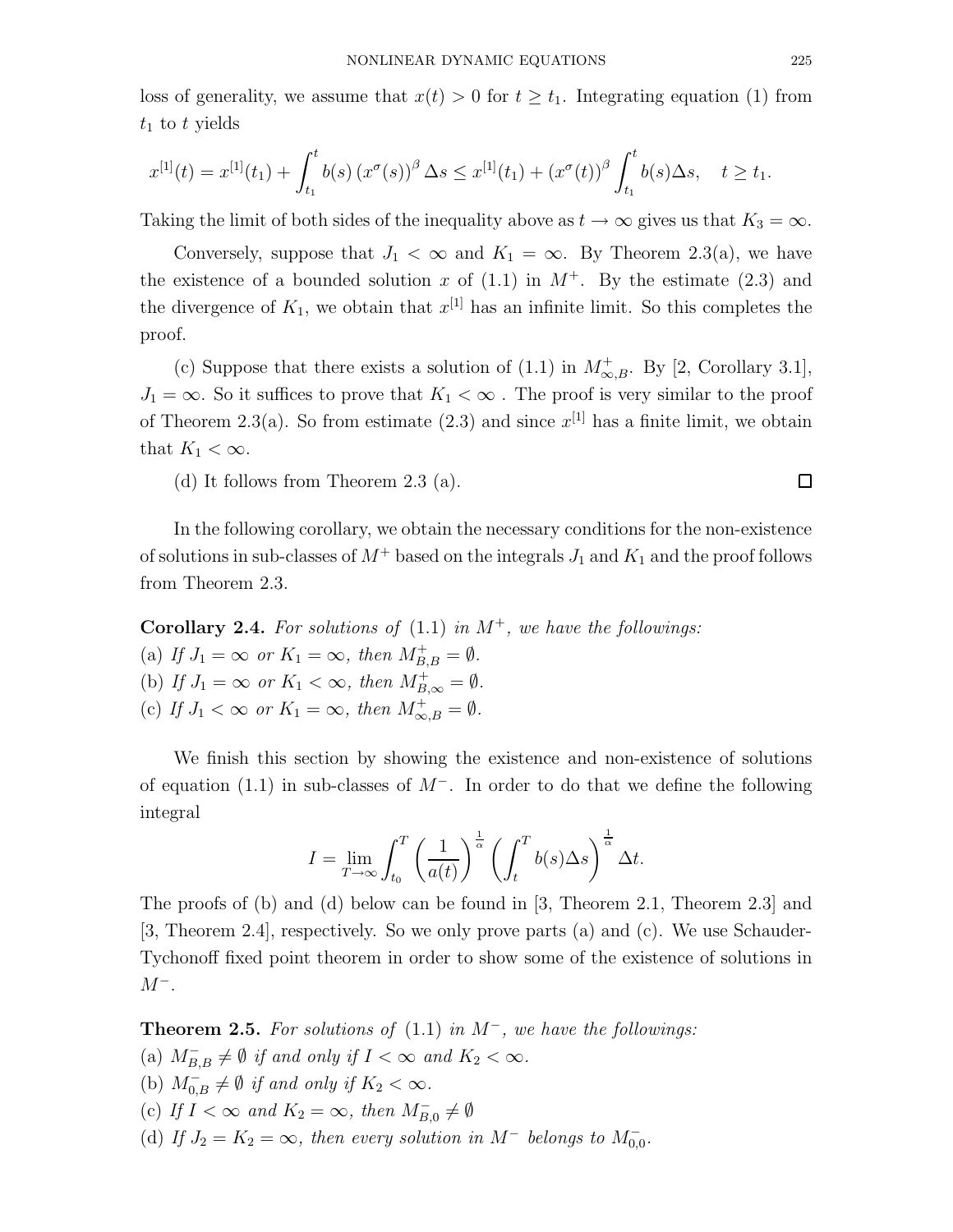*Proof.* (a) Suppose that  $M_{B,B}^- \neq \emptyset$ . Then for  $c > 0$  and  $d > 0$ , there exists a solution  $x \in M^-$  of (1.1) such that  $|x(t)| \to c$  and  $|x^{[1]}(t)| \to d$  as  $t \to \infty$ . By [1, Theorem 4.1, we have that  $I < \infty$ . So it is enough to show that  $K_2 < \infty$ . Without loss of generality, assume that  $x(t) > 0$  for  $t \geq t_0$ . Then integrating (2.1) from  $\sigma(t)$  to  $\infty$ gives us

(2.5) 
$$
x^{\sigma}(t) > \int_{\sigma(t)}^{\infty} \left(\frac{1}{a(s)}\right)^{\frac{1}{\alpha}} \left[-x^{[1]}(s)\right]^{\frac{1}{\alpha}} \Delta s > d^{\frac{1}{\alpha}} \int_{\sigma(t)}^{\infty} \left(\frac{1}{a(s)}\right)^{\frac{1}{\alpha}} \Delta s.
$$

Taking the  $\beta^{th}$  power and multiplying both sides of (2.5) by b yield us

(2.6) 
$$
\left[-x^{[1]}(t)\right]^{\Delta} > d^{\frac{\beta}{\alpha}}b(t)\left[\int_{\sigma(t)}^{\infty}\left(\frac{1}{a(s)}\right)^{\frac{1}{\alpha}}\Delta s\right]^{\beta}.
$$

Integrating  $(2.6)$  from  $t_0$  to t gives us

$$
0 < -x^{[1]}(t_0) + (d)^{\frac{\beta}{\alpha}} \int_{t_0}^t b(s) \left[ \int_{\sigma(s)}^{\infty} \left( \frac{1}{a(\tau)} \right)^{\frac{1}{\alpha}} \Delta \tau \right]^{\beta} \Delta s < -x^{[1]}(t).
$$

As  $t \to \infty$  the assertion follows.

Conversely, assume that  $I < \infty$  and  $K_2 < \infty$ . Since  $J_3 < \infty$  by Lemma 1.7(g), for arbitrarily given  $c > 0$  and  $d > 0$ , take  $t_1 \geq t_0$  so large that

$$
\int_{t_1}^{\infty} \left(\frac{1}{a(t)}\right)^{\frac{1}{\alpha}} \left[d + (2c)^{\beta} \int_t^{\infty} b(s) \Delta s\right]^{\frac{1}{\alpha}} \Delta t \leq c.
$$

Define X to be the Frechet space of all continuous functions on  $[t_1, \infty)$  endowed with the topology of uniform convergence on compact sub-intervals of  $[t_1,\infty)_\mathbb{T}$ . Let  $\Omega$  be the nonempty subset of  $X$  given by

$$
\Omega := \{ x \in X : \ c \le x(t) \le 2c, \ t \ge t_1 \}.
$$

Define

$$
(\mathscr{F}x)(t) = c + \int_t^{\infty} \left(\frac{1}{a(s)}\right)^{\frac{1}{\alpha}} \left[d + \int_s^{\infty} b(\tau)(x^{\sigma}(\tau))^{\beta} \Delta t\right]^{\frac{1}{\alpha}} \Delta s.
$$

Clearly  $\Omega$  is closed, convex and bounded. One can also show that  $\mathscr{F} : \Omega \to \Omega$  is a continuous mapping and relatively compact. Then by the Schauder-Tychonoff fixed point theorem,  $\mathscr F$  has a fixed element  $x \in \Omega$  such that  $x = \mathscr F(x)$ , i.e.,

$$
(2.7) \t x(t) = (\mathscr{F}x)(t) = c + \int_t^{\infty} \left(\frac{1}{a(s)}\right)^{\frac{1}{\alpha}} \left[d + \int_s^{\infty} b(\tau)(x^{\sigma}(\tau))^{\beta} \Delta t\right]^{\frac{1}{\alpha}} \Delta s.
$$

So by (2.7), we have  $x^{\Delta}(t) < 0$  for  $[t_1, \infty)_{\mathbb{T}}$ , i.e.,  $x(t)x^{\Delta}(t) < 0$  on  $[t_1, \infty)_{\mathbb{T}}$ . Taking the limit as  $t \to \infty$  proves the assertion.

(c) Suppose that  $I < \infty$  and  $K_2 = \infty$ . By [1, Theorem 4.1], we have that there exists a solution x of (1.1) such that  $|x(t)| \to c$  as  $t \to \infty$ . So we only show that  $x^{[1]}$ has a zero limit. Since  $K_2 = \infty$ , by Lemma 1.7(i),  $J_3 = \infty$  or  $K_3 = \infty$ . But since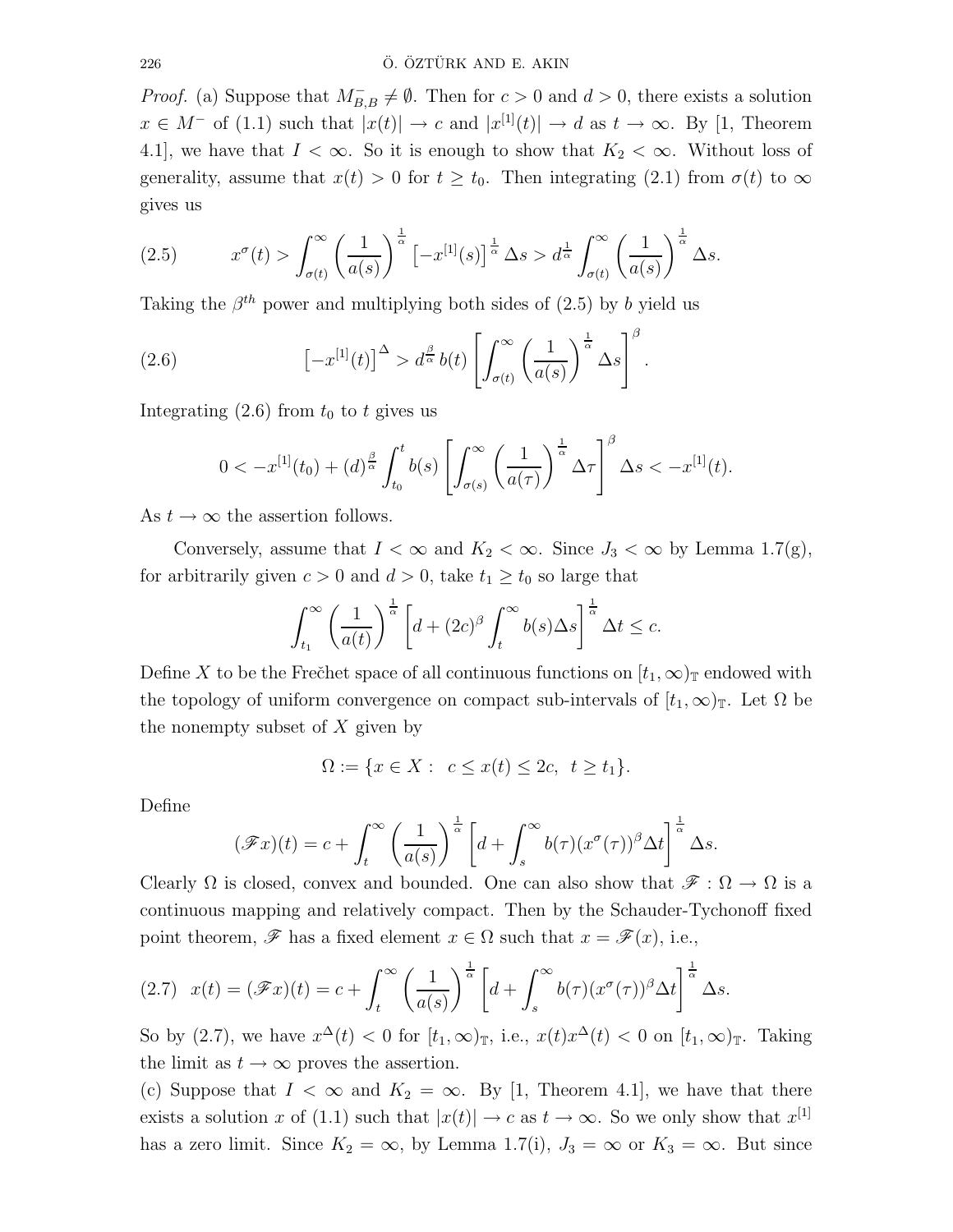I <  $\infty$  implies that  $J_2 < \infty$ , we have that  $K_3 < \infty$  by Lemma 1.7(f). Hence  $J_3 = \infty$ . Therefore by [3, Lemma 1.3], the proof is complete.  $\Box$ 

The following corollary gives us the non-existence of solutions of (1) in sub-classes of  $M^-$ .

Corollary 2.6. For solutions of  $(1.1)$  in  $M^-$ , we have the following results: (a)  $M_{B,B}^- = \emptyset$  if and only if  $I = \infty$  or  $K_2 = \infty$ . (b)  $M_{0,B}^- = \emptyset$  if and only if  $K_2 = \infty$ . (c) Let  $\beta \geq \alpha$ .  $M_{0,0}^- = \emptyset$  if  $I < \infty$  or  $K_2 < \infty$ . (d) Let  $\beta \geq \alpha$ . If  $J_2 = \infty$  or  $K_2 < \infty$ , then  $M_{B,0}^- = \emptyset$ .

*Proof.* (a) and (b) immediately follow from Theorem 2.5(a) and (b), respectively. The part (c) was proved in [3, Theorem 2.2]. For part (d), non-existence of such a solution of  $(1.1)$  can be found in [1, Theorem 4.1] and limit behavior of  $x^{[1]}$  can be shown with the similar idea as in  $[3,$  Theorem  $2.2(ii)$ .  $\Box$ 

### 3. Integral Relations

In this section, we introduce more general integrals than  $J_i$  and  $K_i$ ,  $i = 1, 2$ . The goal is to obtain not only integral relations between these integrals but also some preliminary results in order to investigate the co-existence of solutions in  $M^+$  and  $M^-$ .

Let  $r, q \in C_{rd}([t_0, \infty)_\mathbb{T}, \mathbb{R}^+)$  and  $\lambda, \gamma > 0$ . Define

(3.1) 
$$
L_{\lambda}(r,q) = \lim_{T \to \infty} \int_{t_0}^{T} q(t) \left( \int_{t_0}^{t} r(s) \Delta s \right)^{\lambda} \Delta t
$$

and

(3.2) 
$$
M_{\gamma}(r,q) = \lim_{T \to \infty} \int_{t_0}^{T} r(t) \left( \int_{\sigma(t)}^{T} q(s) \Delta s \right)^{\frac{1}{\gamma}} \Delta t.
$$

We can rewrite the integrals  $J_1, J_2, K_1$  and  $K_2$  by using (3.1) and (3.2) as follows:

$$
J_1 = L_{\frac{1}{\alpha}}(b, A), \quad J_2 = M_{\alpha}(A, b), \quad K_1 = L_{\beta}(A, b), \quad K_2 = M_{\frac{1}{\beta}}(b, A),
$$

where  $A = \left(\frac{1}{a}\right)$  $\frac{1}{a}$ ) $\frac{1}{\alpha}$ . It is clear that if

(3.3) 
$$
\lim_{T \to \infty} \int_{t_0}^T q(t) \Delta t = \infty,
$$

then

$$
L_{\lambda}(r,q) = M_{\gamma}(r,q) = \infty.
$$

The following follows from Theorem 1.2.

**Lemma 3.1.** If  $\lambda = \gamma = 1$ , then  $L_1(r, q) = M_1(r, q)$ .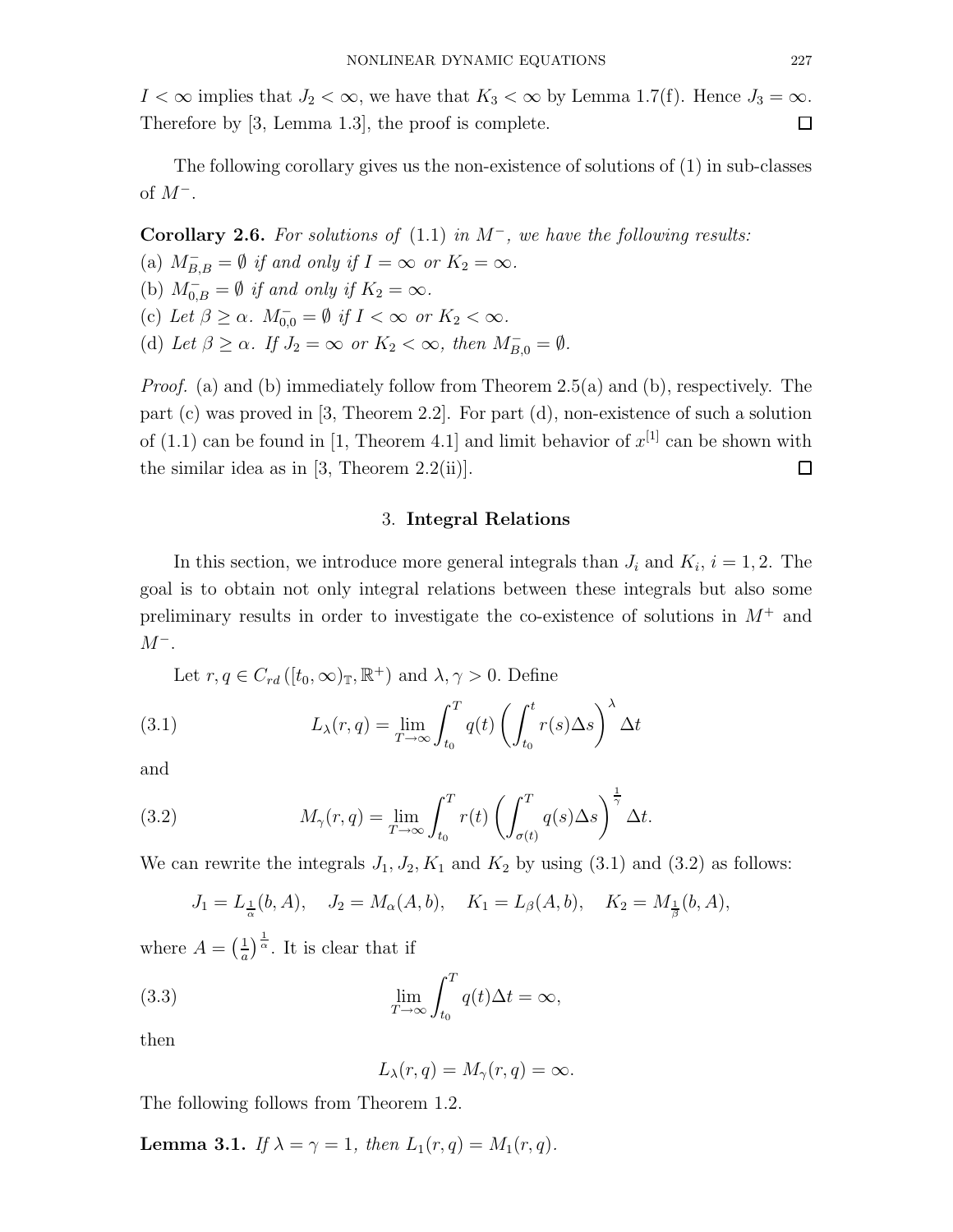The following lemmas show the convergence and divergence of (3.1) and (3.2) by using  $\lambda$  and  $\gamma$ .

# **Lemma 3.2.** Let  $\lambda = \gamma \leq 1$ . If  $M_{\lambda}(r, q) = \infty$ , then  $L_{\lambda}(r, q) = \infty$ .

*Proof.* Let  $p = \frac{1}{\lambda}$  $\frac{1}{\lambda}$ . So  $L_{\lambda}(r,q)$  and  $M_{\lambda}(r,q)$  can be rewritten as

$$
L_{\frac{1}{p}}(r,q) = \lim_{T \to \infty} \int_{t_0}^{T} q(t) \left( \int_{t_0}^{t} r(s) \Delta s \right)^{\frac{1}{p}} \Delta t,
$$
  

$$
M_{\frac{1}{p}}(r,q) = \lim_{T \to \infty} \int_{t_0}^{T} r(t) \left( \int_{\sigma(t)}^{T} q(s) \Delta s \right)^{p} \Delta t.
$$

Set

$$
r(t,s) = \begin{cases} 0; & s \le \sigma(t) \\ r(t); & s > \sigma(t). \end{cases}
$$

Then we have

$$
\left[\int_{t_0}^T r(t) \left(\int_{\sigma(t)}^T q(s) \Delta s\right)^p \Delta t\right]^{\frac{1}{p}} = \left[\int_{t_0}^T \left(\int_{\sigma(t)}^T (r(t))^{\frac{1}{p}} q(s) \Delta s\right)^p \Delta t\right]^{\frac{1}{p}}
$$

$$
= \left[\int_{t_0}^T \left(\int_{t_0}^T (r(t,s))^{\frac{1}{p}} q(s) \Delta s\right)^p \Delta t\right]^{\frac{1}{p}} \leq \int_{t_0}^T q(s) \left(\int_{t_0}^T r(t,s) \Delta t\right)^{\frac{1}{p}} \Delta s
$$

$$
= \int_{t_0}^T q(s) \left(\int_{t_0}^s r(t) \Delta t\right)^{\frac{1}{p}} \Delta s,
$$

where  $u = 1$ ,  $f = r^{\frac{1}{p}}$  and  $v = q$  in Theorem 1.5. Taking limit as  $T \to \infty$  completes the proof.  $\Box$ 

**Lemma 3.3.** Let  $\lambda = \gamma \geq 1$ . If  $L_{\lambda}(r, q) = \infty$ , then  $M_{\lambda}(r, q) = \infty$ .

*Proof.* Suppose that  $L_{\lambda}(r, q) = \infty$  and  $\lambda \geq 1$ . Let

$$
q(t,s) = \begin{cases} 0; & s \ge t \\ q(t); & s < t. \end{cases}
$$

Then we have

$$
\left[\int_{t_0}^T q(t) \left(\int_{t_0}^t r(s) \Delta s\right)^{\lambda} \Delta t\right]^{\frac{1}{\lambda}} = \left[\int_{t_0}^T \left(\int_{t_0}^t (q(t))^{\frac{1}{\lambda}} r(s) \Delta s\right)^{\lambda} \Delta t\right]^{\frac{1}{\lambda}}
$$

$$
= \left[\int_{t_0}^T \left(\int_{t_0}^T (q(t,s))^{\frac{1}{\lambda}} r(s) \Delta s\right)^{\lambda} \Delta t\right]^{\frac{1}{\lambda}} \le \int_{t_0}^T r(s) \left(\int_{t_0}^T q(t,s) \Delta t\right)^{\frac{1}{\lambda}} \Delta s
$$

$$
= \int_{t_0}^T r(s) \left(\int_{\sigma(s)}^T q(t) \Delta t\right)^{\frac{1}{\lambda}} \Delta s,
$$

where  $f = q^{\frac{1}{\lambda}}, v = r$  and  $u = 1$  in Theorem 1.5. As  $T \to \infty$ , the assertion follows.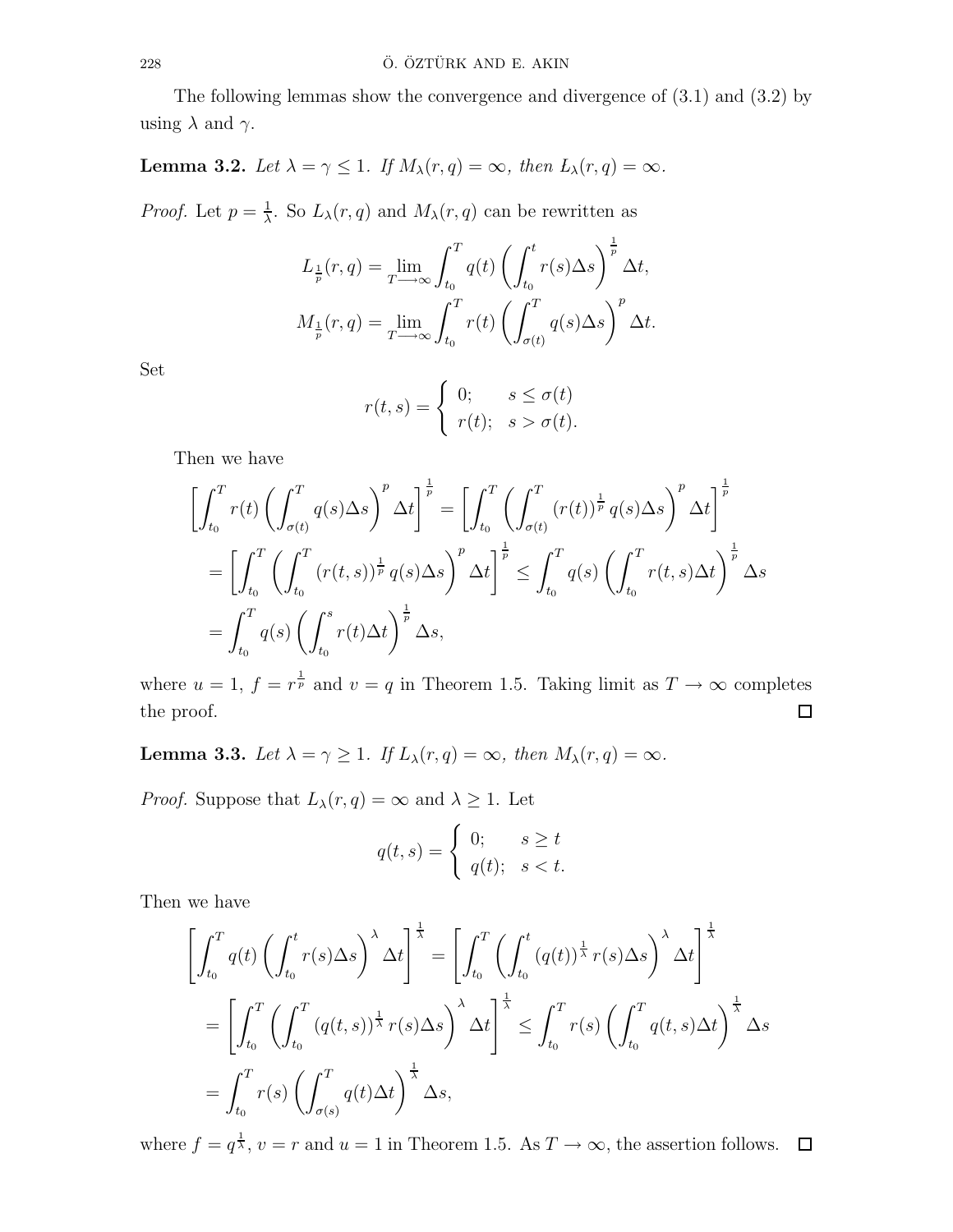## Lemma 3.4. Let

(3.4) 
$$
Q_T(t) = \int_t^T q(s) \Delta s.
$$

If  $\eta < 1$  and

$$
\lim_{T \to \infty} \int_{t_0}^T q(s) \Delta s < \infty,
$$

then

$$
\lim_{T \to \infty} \int_{t_0}^{T} \frac{-Q_T^{\Delta}(t)}{\left[Q_T(\sigma(t)\right]^{\eta}} \Delta t < \infty.
$$

*Proof.* Set  $\nu(t) = -Q_T(t)$  and  $f(t) = \frac{1}{[Q_T(\sigma(t))]^{\eta}}$ . Since  $-Q_T(t)$  is increasing on  $[t_0, T)_{\mathbb{T}}$ and  $f \in C_{rd}(\mathbb{T}, \mathbb{R})$  on  $[t_0, T)_{\mathbb{T}}$ , by Theorem 1.4, we have

$$
\int_{t_0}^T \frac{-Q_T^{\Delta}(t)}{\left[Q_T(\sigma(t))\right]^{\eta}} \Delta t = \int_{- \int_{t_0}^T q(s) \Delta s}^0 \frac{dt}{\left[Q_T((-Q_T)^{-1}(t))\right]^{\eta}} \quad \text{for} \quad t \in Range(Q_T).
$$

So

$$
\int_{t_0}^{T} \frac{-Q_T^{\Delta}(t)}{\left[Q_T(\sigma(t))\right]^{\eta}} \Delta t = \int_{- \int_{t_0}^{T} q(s) \Delta s}^{0} \frac{dt}{(-t)^{\eta}} = \lim_{b \to 0^{-}} \frac{1}{1 - \eta} \left[ (-b)^{-\eta - 1} - \left( \int_{t_0}^{T} q(s) ds \right) \right]^{-\eta + 1}
$$

$$
= -\frac{1}{1 - \eta} \left[ \int_{t_0}^{T} q(s) ds \right]^{1 - \eta}.
$$

As  $T \to \infty$ , the assertion follows, in which  $\nu(t) = -Q_T(t)$  and  $f(t) = \frac{1}{[Q_T(\sigma(t)]^{\eta}}$  in Theorem 1.4.  $\Box$ 

Lemma 3.5. Let

$$
R_1(t) = 1 + \int_{t_0}^t r(s) \Delta s.
$$

If  $\eta > 1$ , then

$$
\int_{t_0}^{\infty} \frac{R_1^{\Delta}(t)}{R_1^{\eta}(t)} \Delta t < \infty.
$$

*Proof.* Set  $\nu(t) = R_1(t)$  and  $f(t) = \frac{1}{R_1^{\eta}(t)}$  in Theorem 1.4. Since  $R_1(t)$  is strictly increasing on  $[t_0, T)_{\mathbb{T}}$  and  $f \in C_{rd}([t_0, T)_{\mathbb{T}}, \mathbb{R})$  by Theorem 1.4, we have

$$
\int_{t_0}^T \frac{R_1^{\Delta}(t)}{R_1^{\eta}(t)} \Delta t = \int_1^{1 + \int_{t_0}^T r(s) \Delta s} \frac{dt}{\left[R_1(R_1^{-1}(t))\right]^{\eta}} \quad \text{for } t \in Range(R_1(t)).
$$

So we have

$$
\int_{t_0}^{T} \frac{R_1^{\Delta}(t)}{R_1^{\eta}(t)} \Delta t = \int_{1}^{1 + \int_{t_0}^{T} r(s) \Delta s} \frac{dt}{t^{\eta}} = \frac{1}{1 - \eta} \left[ 1 - \left( 1 + \int_{t_0}^{T} r(s) \Delta s \right)^{-\eta + 1} \right]
$$

As  $T \to \infty$ , the assertion follows.

**Lemma 3.6.** Let  $\gamma > \lambda$ . If  $L_\lambda(r, q) = \infty$ , then  $M_\gamma(r, q) = \infty$ .

.

 $\Box$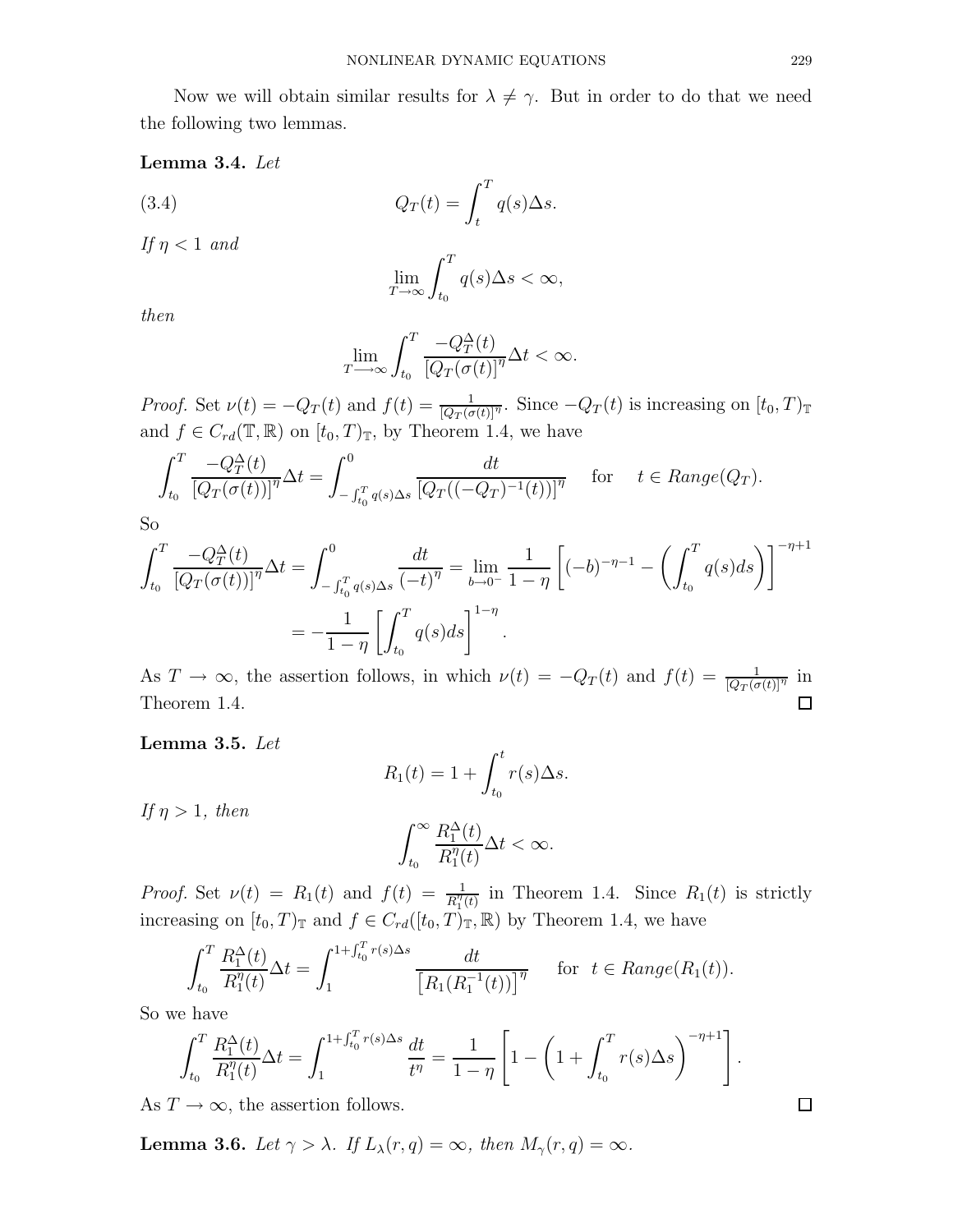*Proof.* Suppose that  $\gamma > \lambda$ . If (3.3) holds, the assertion follows. Since  $L_{\lambda}(r, q) = \infty$ , we can assume

(3.5) 
$$
\lim_{T \to \infty} \int_{t_0}^T r(t) \Delta t = \infty \quad \text{and} \quad \lim_{T \to \infty} \int_{t_0}^T q(t) \Delta t < \infty.
$$

Denote

$$
R_1(t) = 1 + R(t),
$$

where

(3.6) 
$$
R(t) = \int_{t_0}^t r(s) \Delta s.
$$

Consider two cases:

(i) 
$$
\gamma \ge 1
$$
 and (ii)  $0 < \gamma < 1$   
Case (i): Let  $t_1 \ge t_0$  be such that  $R(t) > 1$  for  $t \ge t_1$ . Since  $L_\lambda(r, q) = \infty$ , we have  

$$
\int_{t_1}^T q(t) \left( \int_{t_0}^t r(s) \Delta s \right)^\gamma \Delta t \ge \int_{t_1}^T q(t) \left( \int_{t_0}^t r(s) \Delta s \right)^\lambda \Delta t.
$$

As  $T \to \infty$ , the right hand side goes to infinity, so does the left hand side. Then by Lemma 3.3, we have  $M_{\gamma}(r, q) = \infty$ . This completes *Case* (i).

*Case* (ii): By Theorem 1.2, we have

$$
\int_{t_0}^T q(t) R_1^{\lambda}(t) \Delta t = Q(t_0) + \int_{t_0}^T (R_1^{\lambda}(t))^{\Delta} Q_T(\sigma(t)) \Delta t.
$$

By Theorems 1.2, 1.3, and 1.6, we have

$$
\int_{t_0}^{T} q(t) R_1^{\lambda}(t) \Delta t = Q_T(t_0) + \int_{t_0}^{T} \left\{ \int_0^1 \lambda \left[ R_1(t) + h\mu(t) R_1^{\Delta}(t) \right]^{\lambda - 1} dh \right\} R_1^{\Delta}(t) Q_T(\sigma(t)) \Delta t
$$
\n
$$
\leq Q_T(t_0) + \int_{t_0}^{T} \lambda \left[ R_1(t) \right]^{\lambda - 1} R_1^{\Delta}(t) Q_T(\sigma(t)) \Delta t
$$
\n
$$
\leq Q_T(t_0) + \lambda \left[ \int_{t_0}^{T} R_1^{\Delta}(t) Q_T^{\frac{1}{\gamma}}(\sigma(t)) \Delta t \right]^\gamma \left[ \int_{t_0}^{T} R_1^{\Delta}(t) (R_1(t))^{\frac{\lambda - 1}{1 - \gamma}} \Delta t \right]^{1 - \gamma}
$$
\n
$$
= Q_T(t_0) + \lambda \left[ \int_{t_0}^{T} R_1^{\Delta}(t) Q_T^{\frac{1}{\gamma}}(\sigma(t)) \Delta t \right]^\gamma \left[ \int_{t_0}^{T} \frac{R_1^{\Delta}(t)}{\left[ R_1(t) \right]^{\frac{1 - \lambda}{1 - \gamma}}} \Delta t \right]^{1 - \gamma}.
$$

Hence we have

$$
\int_{t_0}^T q(t) R_1^{\lambda}(t) \Delta t \le Q_T(t_0) + \lambda \left[ \int_{t_0}^T R_1^{\Delta}(t) Q_T^{\frac{1}{\gamma}}(\sigma(t)) \Delta t \right]^\gamma \left[ \int_{t_0}^T \frac{R_1^{\Delta}(t)}{[R_1(t)]^{\frac{1-\lambda}{1-\gamma}}} \Delta t \right]^{1-\gamma}.
$$

Since

$$
\int_{t_0}^{\infty}\frac{R_1^{\Delta}(t)}{[R_1(t)]^{\frac{1-\lambda}{1-\gamma}}}\Delta t < \infty
$$

 $\Box$ 

for  $\frac{1-\lambda}{1-\gamma} > 1$ , by Lemma 3.5 the assertion follows as  $T \to \infty$ .

**Lemma 3.7.** Let  $\gamma < \lambda$ . If  $M_{\gamma}(r, q) = \infty$ , then  $L_{\lambda}(r, q) = \infty$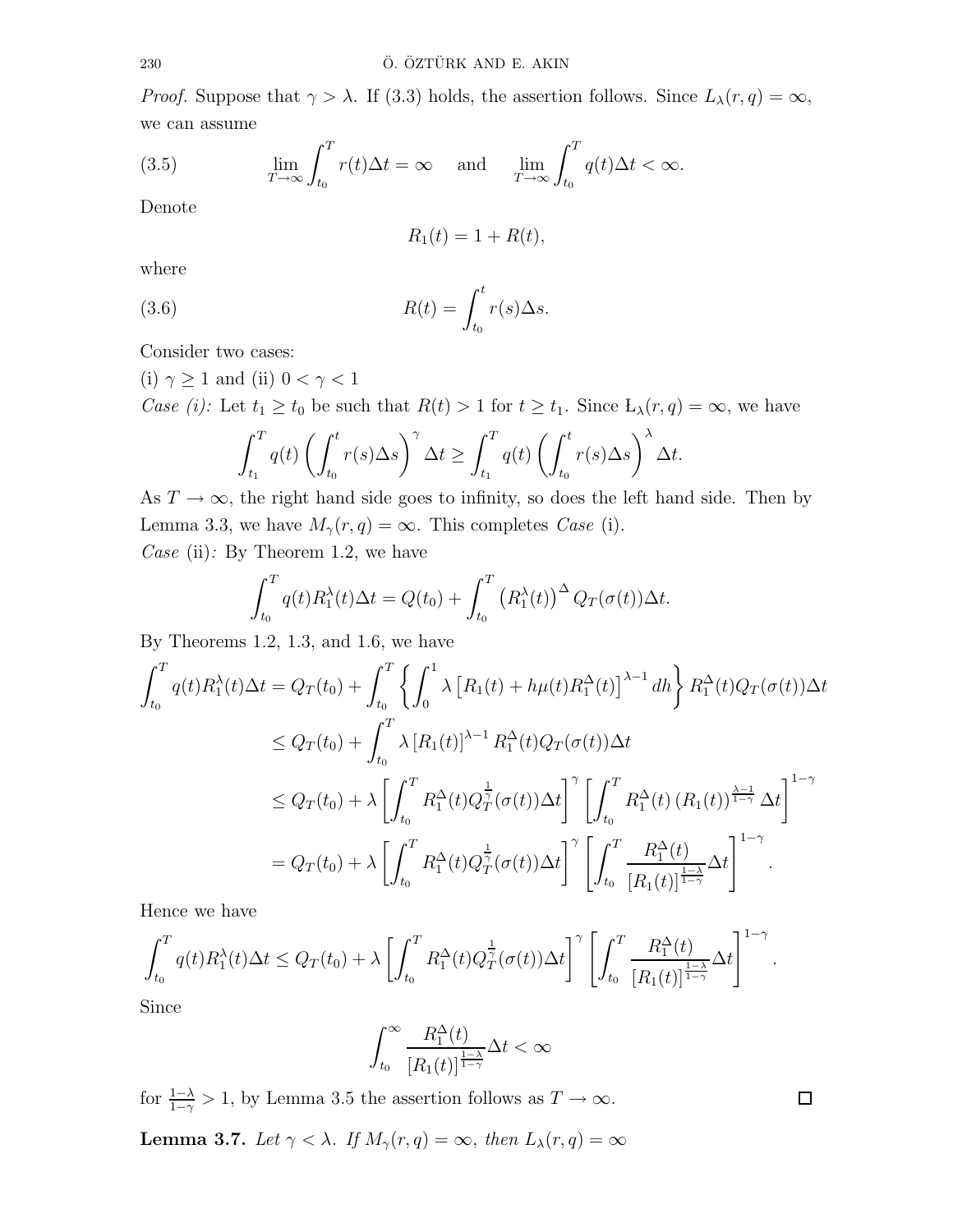*Proof.* It is clear that if (3.3) holds, there is nothing to show. So since  $M_{\gamma}(r, q) = \infty$ , as in the proof in Lemma 3.6, we can assume (3.5) holds.

We will consider two cases:

(i)  $\gamma \leq 1$  and (ii)  $\gamma > 1$ .

*Case* (i): For  $t_1 \ge t_0$ , we may suppose  $R(t) > 1$  for  $t \ge t_1$ . Since  $M_\gamma(r, q) = \infty$ , we have  $L_{\gamma}(r, q) = \infty$  by Lemma 3.2. Hence, similar to the Case (i) in proof of Lemma 3.6, the assertion follows.

Case (ii): By  $(3.4)$ ,  $(3.6)$  and Theorem 1.2, we have

$$
\int_{t_0}^T r(t) \left( Q_T(\sigma(t))^\frac{1}{\gamma} \Delta t \right) = - \int_{t_0}^T \left[ \left( Q_T(t) \right)^\frac{1}{\gamma} \right]^\Delta R(t) \Delta t.
$$

Finally, Theorems 1.3 and 1.6 yield

$$
\int_{t_0}^{T} r(t) \left( Q_T(\sigma(t))^\frac{1}{\gamma} \Delta t = \frac{1}{\gamma} \int_{t_0}^{T} \left\{ \int_0^1 \left( Q_T(t) + h\mu(t) Q_T^{\Delta}(t) \right)^\frac{1-\gamma}{\gamma} dh \right\} q(t) R(t) \Delta t
$$
\n
$$
\leq \frac{1}{\gamma} \int_{t_0}^{T} \left( Q_T(\sigma(t)) \right)^\frac{1-\gamma}{\gamma} q(t) R(t) \Delta t
$$
\n
$$
\leq \frac{1}{\gamma} \left[ \int_{t_0}^{T} q(t) R^\lambda(t) \Delta t \right]^\frac{1}{\lambda} \left[ \int_{t_0}^{T} - \frac{Q_T^{\Delta}(t)}{(Q_T(\sigma(t)))^\xi} \Delta t \right]^\frac{\lambda-1}{\lambda},
$$

where  $\xi = \frac{(\gamma - 1)\lambda}{\gamma(\lambda - 1)} < 1, w = q, f = R$  and  $g = (Q^{\sigma})^{\frac{1-\gamma}{\gamma}}$  in Theorem 1.6. Taking the limit as  $T \to \infty$  and using Lemma 3.4 complete the proof.  $\Box$ 

### 4. Examples

In this section, we give two examples to highlight Theorem 2.5(b).

**Example 4.1.** Let  $\mathbb{T} = \mathbb{R}, \alpha = 1, \beta = \frac{1}{4}$  $\frac{1}{4}$ ,  $a(t) = \frac{1+e^{-4t}}{2e^{-2t}}$  and  $b(t) = 4e^{\frac{-7t}{2}}$  in equation (1.1). Then we have

$$
\lim_{T \to \infty} \left( \int_{\sigma(t)}^{T} A(s) ds \right)^{\beta} = \lim_{T \to \infty} \left( \int_{t}^{T} \frac{2e^{-2s}}{1 + e^{-4s}} ds \right)^{\frac{1}{4}} < \left( \frac{\pi}{2} \right)^{\frac{1}{4}}
$$

and so we obtain

$$
\int_{t_0}^T b(t) \left( \int_{\sigma(t)}^T A(s) ds \right)^{\frac{1}{4}} dt = \int_{t_0}^T 4e^{-\frac{7t}{2}} \left( \int_t^T \frac{2e^{-2s}}{1+e^{-4s}} ds \right)^{\frac{1}{4}} dt < \left( \frac{\pi}{2} \right)^{\frac{1}{4}} \frac{8}{7} e^{-\frac{7t_0}{2}}.
$$

As  $T \to \infty$ , we have  $K_2 < \infty$ . One can also easily show that  $x(t) = e^{-2t}$  is a solution of

$$
\left[\frac{1+e^{-4t}}{2e^{-2t}}|x'|\sin x'\right]' = 4e^{\frac{-7t}{2}}|x|^{\frac{1}{4}}\operatorname{sgn} x
$$

such that  $\lim_{t\to\infty} x(t) = 0$  and  $\lim_{t\to\infty} x^{[1]}(t) = -1$ , i.e.,  $M_{0,B}^- \neq \emptyset$ .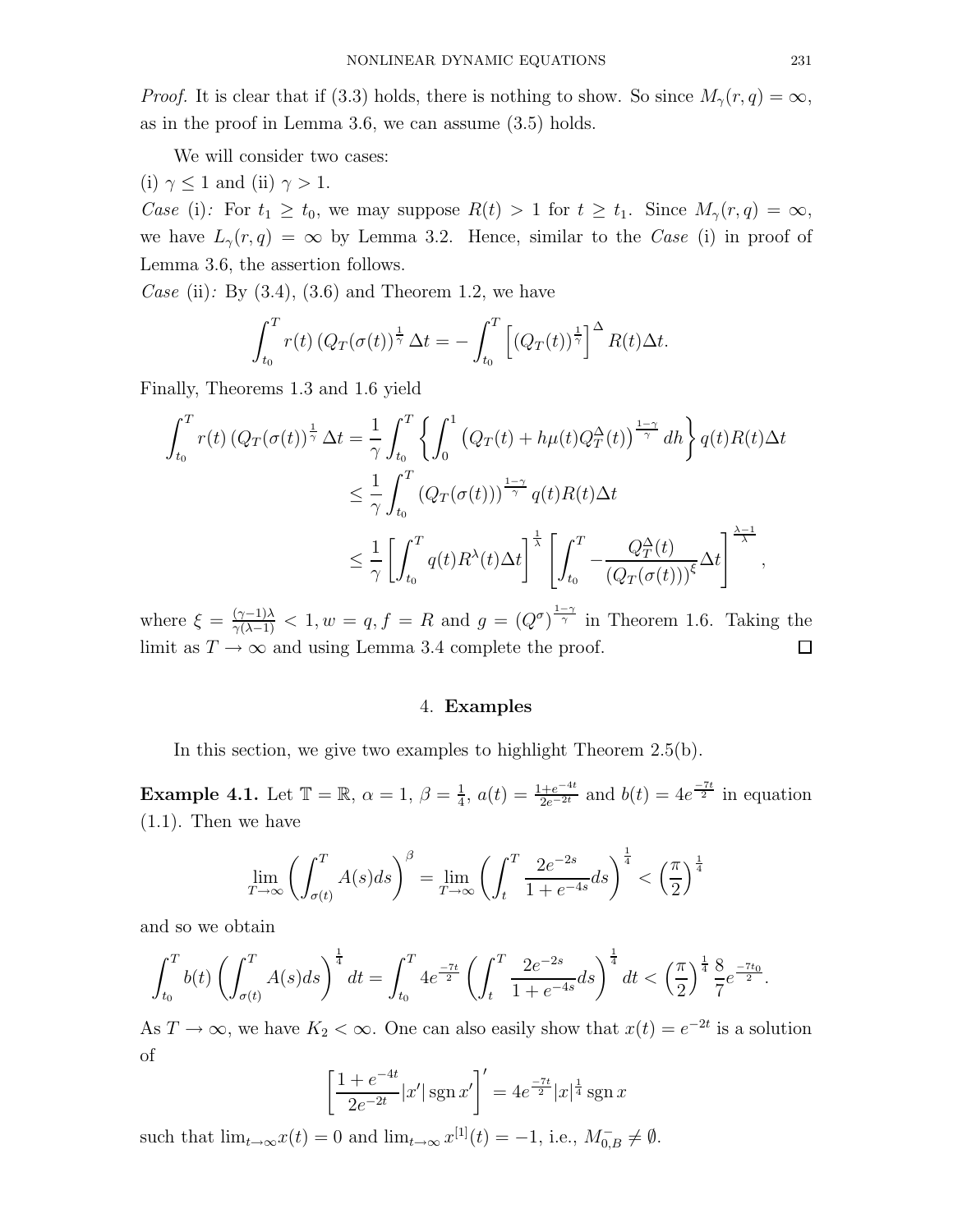**Example 4.2.** Let  $\mathbb{T} = \mathbb{Z}, \alpha = 1, \beta < 1, t_0 \geq 1, a_n = \frac{3}{2}$  $\frac{3}{2}(3^n+1)$  and  $b_n = 2(3^{n+1})^{\beta-1}$ in equation (1.1). Letting  $t = n$  and  $s = m$  gives us

$$
\int_{t_0}^T b(t) \left( \int_{\sigma(t)}^T A(s) \Delta s \right)^\beta \Delta t = \sum_{n=1}^{T-1} 2(3^{n+1})^{\beta-1} \left( \sum_{m=n+1}^{T-1} \frac{2}{3(3^m+1)} \right)^\beta
$$
  

$$
\leq \frac{2}{3} \sum_{n=1}^{T-1} \left( \frac{1}{3^{1-\beta}} \right)^n.
$$

Hence, we have  $K_2 < \infty$  as  $T \to \infty$ . One can show that  $x_n = 3^{-n}$  is a solution of

$$
\Delta \left[ \frac{3}{2} (3^n + 1) |\Delta x_n| \operatorname{sgn} \Delta x_n \right] = 2 (3^{n+1})^{\beta - 1} |x_{n+1}|^{\beta} \operatorname{sgn} x_{n+1}
$$

such that  $\lim_{n\to\infty} x_n = 0$  and  $\lim_{n\to\infty} x_n^{[1]} = -1$ , i.e.,  $M_{0,B}^- \neq \emptyset$ .

## 5. Conclusions

In this section, one can obtain the co-existence and non-coexistence of solutions of (1.1) in sub-classes of  $M^-$  and  $M^+$  in each of the cases  $\alpha = \beta$ ,  $\alpha > \beta$  and  $\alpha < \beta$ .

The following integral relationships among  $J_1, K_1, J_2$  and  $K_2$  follow directly from Lemmas 3.1–3.3 and 3.6–3.7.

Lemma 5.1. We have the followings:

(a) If  $\alpha = \beta = 1$ , then  $J_1 = K_2$  and  $J_2 = K_1$ . (b) If  $\alpha = \beta \leq 1$ , then  $J_2 = \infty \Longrightarrow K_1 = \infty$  and  $J_1 = \infty \Longrightarrow K_2 = \infty$ . (c) If  $\alpha = \beta \ge 1$ , then  $K_1 = \infty \Longrightarrow J_2 = \infty$  and  $K_2 = \infty \Longrightarrow J_1 = \infty$ . (d) If  $\alpha > \beta$ , then  $K_1 = \infty \Longrightarrow J_2 = \infty$  and  $J_1 = \infty \Longrightarrow K_2 = \infty$ . (e) If  $\alpha < \beta$ , then  $J_2 = \infty \Longrightarrow K_1 = \infty$  and  $K_2 = \infty \Longrightarrow J_1 = \infty$ .

In the light of Lemma 5.1, there exist eight cases:

$$
(C_1): J_1 = J_2 = K_1 = K_2,
$$
  
\n
$$
(C_2): J_1 = K_2 = \infty, J_2 < \infty, K_1 < \infty,
$$
  
\n
$$
(C_3): J_1 < \infty, K_2 < \infty, J_2 = K_1 = \infty,
$$
  
\n
$$
(C_4): J_1 < \infty, K_1 < \infty, J_2 < \infty, K_2 < \infty,
$$
  
\n
$$
(C_5): J_1 = J_2 = K_2 = \infty, K_1 < \infty,
$$
  
\n
$$
(C_6): J_1 = J_2 = K_1 = \infty, K_2 < \infty,
$$
  
\n
$$
(C_7): J_1 = K_1 = K_2 = \infty, J_2 < \infty,
$$
  
\n
$$
(C_8): K_1 = K_2 = J_2 = \infty, J_1 < \infty.
$$

Note that Cases  $(C_i)$ ,  $i = (1)–(4)$  occur for any  $\alpha > 0$  and  $\beta > 0$  while  $(C_5)$ occurs only for  $\alpha = \beta > 1$  or  $\alpha > \beta$ ,  $(C_6)$  occurs only for  $\alpha = \beta > 1$  or  $\alpha < \beta$ ,  $(C_7)$ occurs only for  $\alpha < \beta$  or  $\alpha = \beta < 1$  and  $(C_8)$  occurs only for  $\alpha > \beta$  or  $\alpha = \beta < 1$ .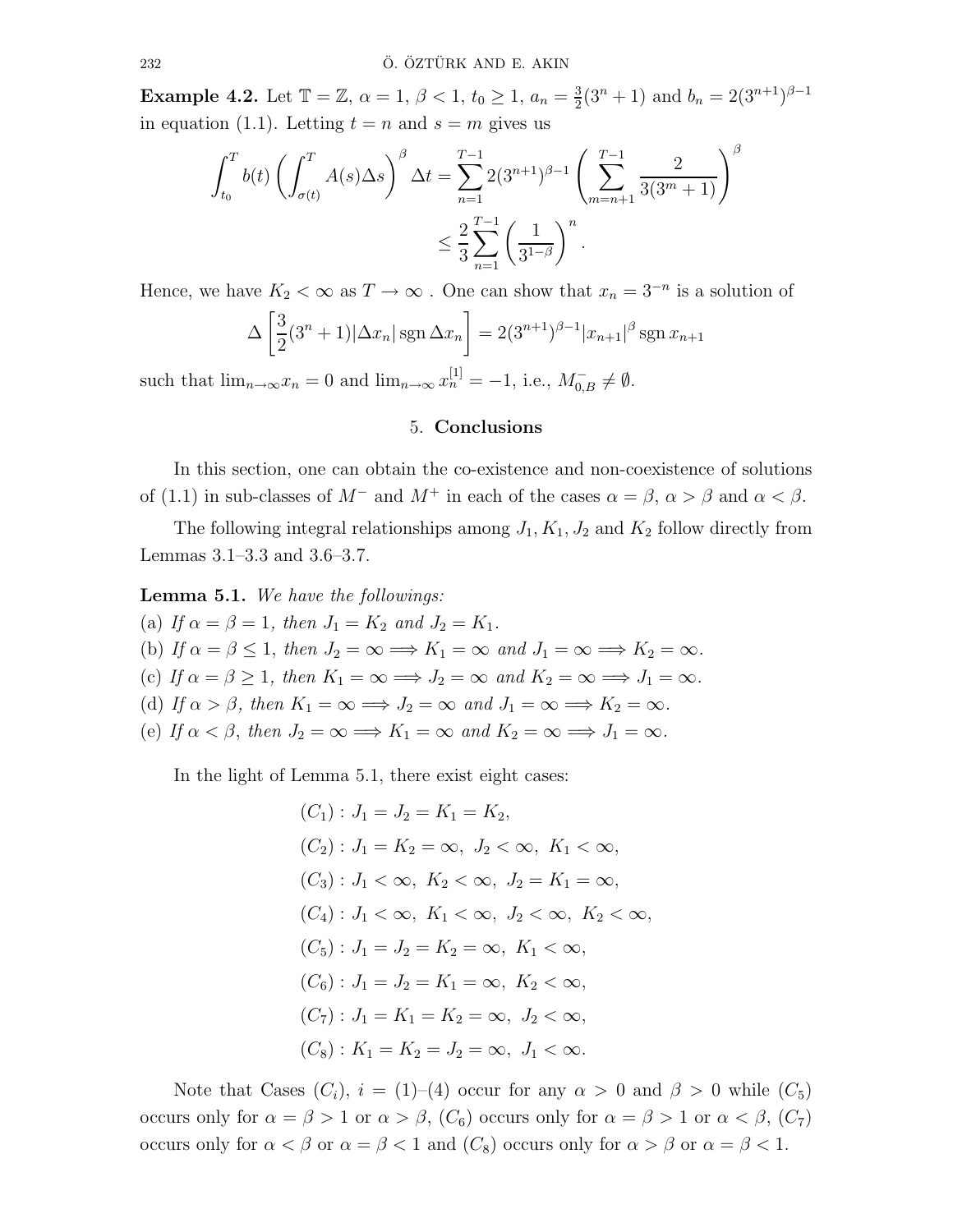We now investigate the co-existence and co-nonexistence of solutions of  $(1.1)$  by using the cases  $(C_i)$ ,  $i = (1)–(8)$  and Theorems  $(2.3)$ ,  $(2.4)$ ,  $(2.5)$  and  $(2.6)$  in the following theorems.

**Theorem 5.2.** Let  $\alpha = \beta$ . For solutions of equation (1.1) in M<sup>+</sup> and M<sup>-</sup>, we have the followings:

(a) If  $(C_1)$  holds, then  $M^+ = M^+_{\infty, \infty}$  and  $M^- = M^-_{0,0}$ . (b) If  $(C_2)$  holds, then  $M_{B,B}^+ = M_{B,\infty}^+ = \emptyset$  and  $M_{B,B}^- = M_{0,B}^- = \emptyset$ . (c) If  $(C_3)$  holds, then  $M_{B,\infty}^+ \neq \emptyset$ ,  $M_{B,B}^+ = M_{\infty,B}^+ = \emptyset$  and  $M_{B,B}^- = M_{0,0}^- = M_{B,0}^- = \emptyset$ . Therefore  $M^- = M_{0,B}^-$ . (d) If  $(C_4)$  holds, then  $M_{B,B}^+ \neq \emptyset$ ,  $M_{B,\infty}^+ = M_{\infty,B}^+ = \emptyset$  and  $M_{0,B}^- \neq \emptyset$ ,  $M_{0,0}^- = M_{B,0}^- = \emptyset$ . (e) If  $(C_5)$  holds, then  $M_{B,B}^+ = M_{B,\infty}^+ = \emptyset$  and  $M^- = M_{0,0}^-$ . (f) If  $(C_6)$  holds, then  $M^+ = M^+_{\infty,\infty}$  and  $M^-_{B,B} = M^-_{0,0} = M^-_{B,0} = \emptyset$ . Therefore,  $M^{-} = M_{0,B}^{-}.$ 

(g) If  $(C_7)$  holds, then  $M^+ = M^+_{\infty,\infty}$  and  $M^-_{B,B} = M^-_{0,B} = \emptyset$ .

(h) If  $(C_8)$  holds, then  $M^+_{B,\infty} \neq \emptyset$ ,  $M^+_{B,B} = M^+_{\infty,B} = \emptyset$  and  $M^- = M^-_{0,0}$ .

**Theorem 5.3.** Let  $\alpha > \beta$ . For solutions of equation (1.1) in M<sup>+</sup> and M<sup>-</sup>, we have the followings:

(a) If  $(C_1)$  holds, then  $M^+ = M^+_{\infty, \infty}$  and  $M^- = M^-_{0,0}$ .

(b) If  $(C_2)$  holds, then  $M_{B,B}^+ = M_{B,\infty}^+ = \emptyset$  and  $M_{B,B}^- = M_{0,B}^- = \emptyset$ .

- (c) If  $(C_3)$  holds, then  $M^+_{B,\infty} \neq \emptyset$ ,  $M^+_{B,B} = M^+_{\infty,B} = \emptyset$  and  $M^-_{0,B} \neq \emptyset$ ,  $M^-_{B,B} = \emptyset$ .
- (d) If  $(C_4)$  holds, then  $M_{B,B}^+ \neq \emptyset$ ,  $M_{B,\infty}^+ = M_{\infty,B}^+ = \emptyset$ , and  $M_{0,B}^- \neq \emptyset$ .
- (e) If  $(C_5)$  holds, then  $M_{B,B}^+ = M_{B,\infty}^+ = \emptyset$  and  $M^- = M_{0,0}^-$ .

(f) If  $(C_8)$  holds, then  $M^+_{\infty,\infty} \neq \emptyset$ ,  $M^+_{B,B} = \emptyset$ ,  $M^+_{\infty,B} = \emptyset$  and  $M^- = M^-_{0,0}$ .

**Theorem 5.4.** Let  $\alpha < \beta$ . For solutions of equation (1.1) in M<sup>+</sup> and M<sup>-</sup>, we have the followings:

(a) If  $(C_1)$  holds, then  $M^+ = M^+_{\infty, \infty}$  and  $M^- = M^-_{0,0}$ . (b) If  $(C_2)$  holds, then  $M_{B,B}^+ = M_{B,\infty}^+ = \emptyset$  and  $M_{B,B}^- = M_{0,B}^- = \emptyset$ . (c) If  $(C_3)$  holds, then  $M^+_{B,\infty} \neq \emptyset$ ,  $M^+_{B,B} = M^+_{\infty,B} = \emptyset$  and  $M^-_{B,B} = M^-_{0,0} = M^-_{B,0} = \emptyset$ . Therefore  $M^- = M_{0,B}^-$ . (d) If  $(C_4)$  holds, then  $M_{B,B}^+ \neq \emptyset$ ,  $M_{B,\infty}^+ = M_{\infty,B}^+ = \emptyset$  and  $M_{0,B}^- \neq \emptyset$ ,  $M_{0,0}^- = M_{B,0}^- = \emptyset$ . (e) If  $(C_6)$  holds, then  $M^+ = M^+_{\infty,\infty}$  and  $M^-_{B,B} = M^-_{0,0} = M^-_{B,0} = \emptyset$ . Therefore,  $M^{-} = M_{0,B}^{-}.$ (f) If  $(C_7)$  holds, then  $M^+ = M^+_{\infty,\infty}$  and  $M^-_{B,B} = M^-_{0,B} = \emptyset$ .

Our goal for the entire paper has been to classify nonoscillatory solutions of (1.1) depending on  $J_1, K_1, J_2$  and  $K_2$ . However, we would like to indicate the following remarks.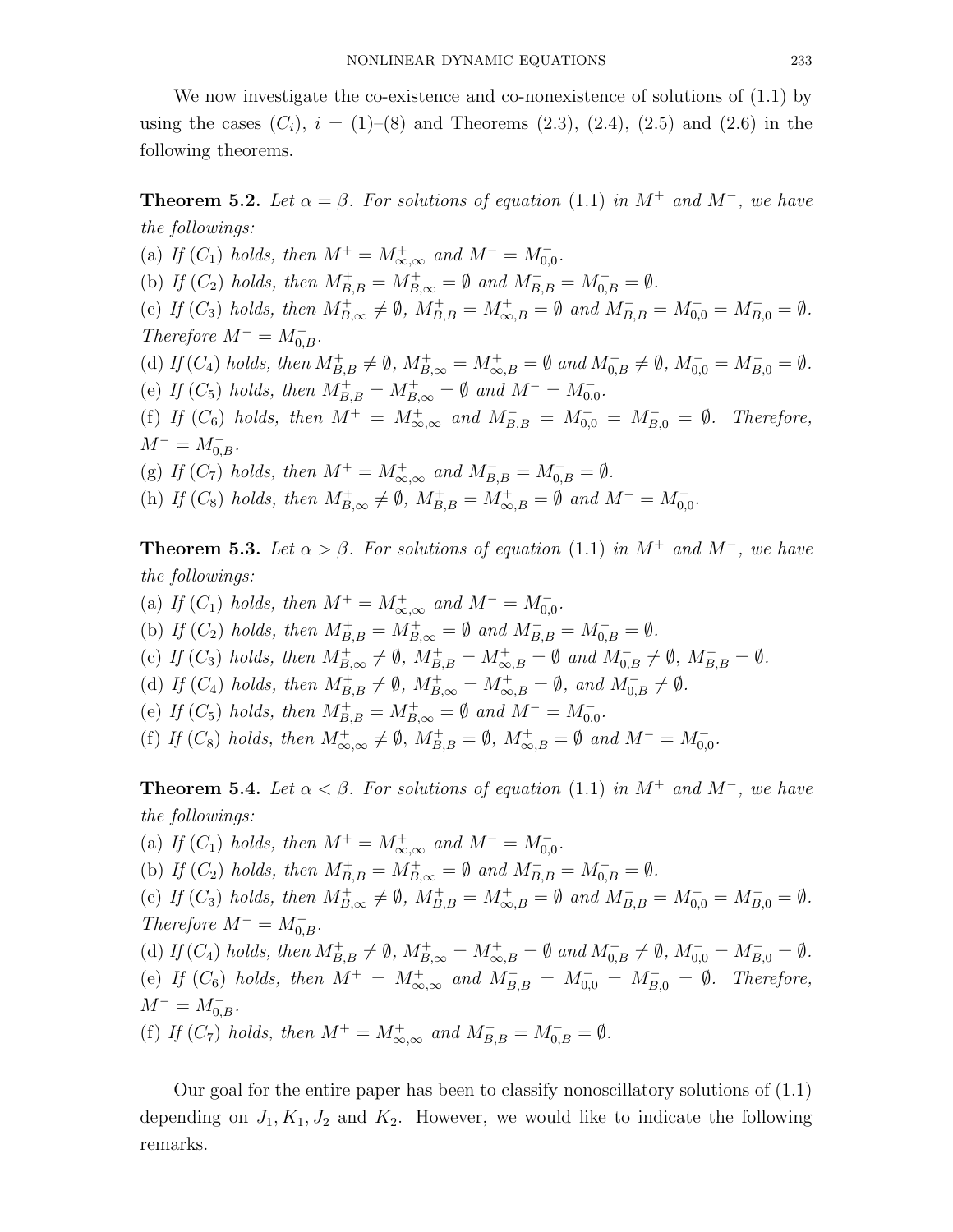**Remark 5.5.** When  $J_1 = \infty$  and  $K_1 < \infty$ , we have to assume that

(5.1)  $\mu(t)$  is differentiable such that  $\mu^{\Delta}(t) \geq 0$  and  $a^{\sigma}(t) \geq a(t)$  for  $t \geq t_1$ 

to be able to obtain  $M^{\dagger}_{\infty,B}\neq\emptyset$ , which follows from [2, Theorem 3.1] and [2, Corollary 5.1]. On the other hand, in case  $(C_2)$  or  $(C_5)$  holds with  $\alpha \geq \beta$ , or  $(C_2)$  holds with  $\alpha < \beta$ , we obtain  $M^+_{\infty, B} \neq \emptyset$  as well. If  $\mathbb{T} = \mathbb{R}$ , then (5.1) holds automatically. So our result corresponds with the continuous case. Of course, one can obtain that  $M^+_{\infty,B} \neq \emptyset$  by assuming both conditions

$$
J_1 = \infty
$$
, and  $\lim_{T \to \infty} \int_{t_0}^T b(t) \left( \int_{t_0}^t A^\sigma(s) \Delta s \right)^\beta \Delta t < \infty$ 

without  $(5.1)$  as in the discrete case, see [9].

**Remark 5.6.** When  $J_1 < \infty$  or  $K_1 < \infty$ , we have to assume that

(5.2) 
$$
\int_{t_1}^{\infty} b(t) \mu^{\beta}(t) \left(\frac{1}{a(t)}\right)^{\frac{\beta}{\alpha}} \Delta t < \infty,
$$

where  $\alpha > \beta$  to be able to obtain  $M_{\infty,\infty}^+ = \emptyset$  by using [2, Theorem 3.2], Theorem 1.1, inequality (1.7), and Lemma 1.7(b). On the other hand, if we have one of the cases  $(C_2)$ ,  $(C_3)$ ,  $(C_4)$ ,  $(C_5)$  and  $(C_8)$  with  $\alpha > \beta$ , then  $M^+_{\infty,\infty} = \emptyset$  as well. If  $\mathbb{T} = \mathbb{R}$ , then (5.2) holds automatically. So our result matches with the continuous case. Of course, one can show that  $M^+_{\infty,\infty} = \emptyset$  by assuming

$$
\lim_{T \to \infty} \int_{t_0}^T b(t) \left( \int_{t_0}^t A^\sigma(s) \Delta s \right)^\beta \Delta t < \infty, \quad \alpha > \beta
$$

without (5.2) as in the discrete case, see [9].

Another reasonable nonlinear dynamic equation is to consider

(5.3) 
$$
\left[a(t)|x^{\Delta}(t)|^{\alpha}\operatorname{sgn} x^{\Delta}\right]^{\Delta} = -b(t)|x^{\sigma}(t)|^{\beta}\operatorname{sgn} x^{\sigma}(t)
$$

as our new project because several questions arise. For example, what integral conditions might we have in order to obtain the existence of nonoscillatory solutions of (5.3)? And what sub-classes might occur for nonoscillatory solutions of (5.3) depending on the convergence/divergence of  $J_3$  and  $K_3$ ? Also what oscillation criteria do we need for (5.3)?

### REFERENCES

- [1] E. Akın-Bohner, Positive Decreasing Solutions of Quasilinear Dynamic Equations. Math. and Comput. Modelling, 43(3-4):283–293, 2006.
- [2] E. Akın-Bohner, Positive Increasing Solutions of Quasilinear Dynamic Equations. Math. Inequal.  $Appl., 10(1):99-110, 2007.$
- [3] E. Akın-Bohner, Regularly and Strongly Decaying Solutions for Quasilinear Dynamic Equations. Adv. Dyn. Syst. Appl 3(1), 15–24, 2008.